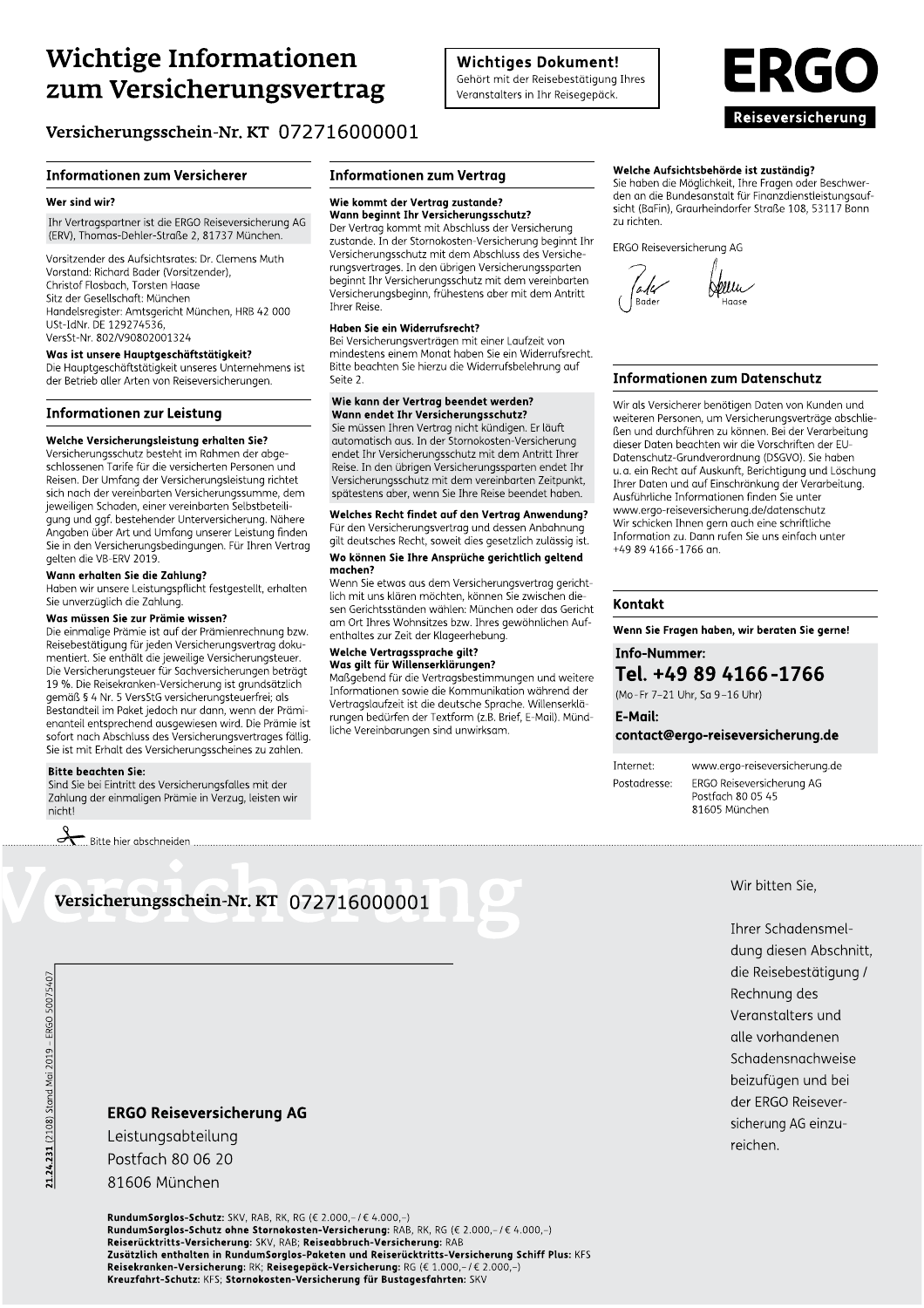#### Können Sie den Abschluss Ihres Vertrages widerrufen?

Bei Versicherungsverträgen mit einer Laufzeit von mindestens einem Monat haben Sie ein Widerrufsrecht. Bitte beachten Sie hierzu nachfolgende Widerrufsbelehruna.

#### Widerrufsbelehrung Abschnitt 1

Widerrufsrecht, Widerrufsfolgen und Widerrufsrecht

Sie können Ihre Vertragserklärung innerhalb einer Frist von 14 Tagen ohne Angabe von Gründen in Textform (z. B. Brief, Fax, E-Mail) widerrufen. Die Widerrufsfrist beginnt, nachdem Ihnen

- der Versicherungsschein, die Vertragsbestimmungen, einschließlich der für das Vertragsverhältnis
	- geltenden Allgemeinen Versicherungsbedingungen, diese wiederum einschließlich der Tarifbestimmungen,
- diese Belehrung,<br>diese Belehrung,<br>das Informationsblatt zu Versicherungsprodukten.
- und die weiteren in Abschnitt 2 aufgeführten Informationen,

jeweils in Textform zugegangen sind.

Zur Wahrung der Widerrufsfrist genügt die rechtzeitige Absendung des Widerrufs. Der Widerruf ist zu richten an:

**ERGO Reiseversicherung AG,** 

Thomas-Dehler-Str. 2, 81737 München,

E-Mail: contact@ergo-reiseversicherung.de

# Widerrufsfolgen

Im Falle eines wirksamen Widerrufs endet der Versicherungsschutz und der Versicherer hat Ihnen den such auf die Zeit nach Zugang des Widerrufs entfallenden<br>Teil der Prämien zu erstatten, wenn Sie zugestimmt haben, dass der Versicherungsschutz vor dem Ende der Widerrufsfrist beginnt. Den Teil der Prämie, der auf die Zeit bis zum Zugang des Widerrufs entfällt, darf der Versicherer in diesem Fall einbehalten; dabei handelt es sich um den anteilig nach Tagen berechneten Betrag. Der Versicherer hat zurückzuzahlende Beträge unverzüglich, spätestens 30 Tage<br>nach Zugang des Widerrufs, zu erstatten.<br>Beginnt der Versicherungsschutz nicht vor dem

Ende der Widerrufsfrist, so hat der wirksame Wider-<br>Tuf zur Folge, dass empfangene Leistungen zurück-<br>zugewähren und gezogene Nutzungen (z. B. Zinsen) herauszugeben sind.

Haben Sie Ihr Widerrufsrecht hinsichtlich des Versicherungsvertrages wirksam ausgeübt, so sind Sie auch an einen mit dem Versicherungsvertrag zusammenhängenden Vertrag nicht mehr gebunden. Ein zusammenhängender Vertrag liegt vor, wenn er einen Bezug zu dem widerrufenen Vertrag aufweist und eine Dienstleistung des Versicherers oder eines Dritten auf der Grundlage einer Vereinbarung zwischen dem Dritten und dem Versicherer betrifft. Eine Vertragsstrafe darf weder vereinbart noch verlangt werden.

#### **Besondere Hinweise**

Ihr Widerrufsrecht erlischt, wenn der Vertrag auf Ihren ausdrücklichen Wunsch sowohl von Ihnen als auch vom Versicherer vollständig erfüllt ist, bevor Sie Ihr Widerrufsrecht ausgeübt haben.

# **Abschnitt 2**

Auflistung der für den Fristbeginn erforderlichen weiteren Informationen

Hinsichtlich der in Abschnitt 1 Satz 2 genannten weiteren Informationen werden die Informationspflichten im Folgenden im Einzelnen aufgeführt:

#### Informationspflichten bei allen Versicherungszweigen

Der Versicherer hat Ihnen folgende Informationen zur Verfügung zu stellen:

- die Identität des Versicherers und der etwaigen Niederlassung, über die der Vertrag abgeschlossen werden soll; anzugeben ist auch das Handelsregister, bei dem der Rechtsträger eingetragen ist, und die zugehörige Registernummer;
- $\overline{2}$ . die ladungsfähige Anschrift des Versicherers und jede andere Anschrift, die für die Geschäftsbeziehung zwischen dem Versicherer und Ihnen maßgeblich ist, bei juristischen Personen, Personenvereinigungen oder -gruppen auch den Namen eines Umgangen daer gruppen daer den namen einer<br>Vertretungsberechtigten; soweit die Mitteilung<br>durch Übermittlung der Vertragsbestimmungen einschließlich der Allgemeinen Versicherungsbedingungen erfolgt, bedürfen die Informationen einer hervorgehobenen und deutlich gestalteten Form;
- die Hauptgeschäftstätigkeit des Versicherers; die wesentlichen Merkmale der Versicherungsleistung, insbesondere Angaben über Art, Umfang und Fälligkeit der Leistung des Versicherers;
- 5. den Gesamtpreis der Versicherung einschließlich aller Steuern und sonstigen Preisbestandteile, wobei die Prämien einzeln auszuweisen sind, wenn das Versicherungsverhältnis mehrere selbständige Versicherungsverträge umfassen soll, oder, wenn ein genauer Preis nicht angegeben werden kann, Angaben zu den Grundlagen seiner Berechnung, die Ihnen eine Überprüfung des Preises ermöglichen;
- a) gegebenenfalls zusätzlich anfallende Kosten 6. unter Angabe des insgesamt zu zahlenden Betrages sowie mögliche weitere Steuern, Gebühren oder Kosten, die nicht über den Versicherer abgeführt oder von ihm in Rechnung gestellt werden;
	- b) alle Kosten, die Ihnen für die Benutzung von Fernkommunikationsmitteln entstehen, wenn solche zusätzlichen Kosten in Rechnung gestellt werden:
- Einzelheiten hinsichtlich der Zahlung und der Erfüllung, insbesondere zur Zahlungsweise der Prämien:
- die Befristung der Gültigkeitsdauer der zur Verfü-8. gung gestellten Informationen, beispielsweise die Gültigkeitsdauer befristeter Angebote, insbesondere hinsichtlich des Preises;
- $\overline{q}$ Angaben darüber, wie der Vertrag zustande kommt, insbesondere über den Beginn der Versicherung und des Versicherungsschutzes sowie die Dauer der Frist, während der der Antragsteller an den Antrag gebunden sein soll;
- 10. das Bestehen oder Nichtbestehen eines Widerrufsrechts sowie die Bedingungen, Einzelheiten der Ausübung, insbesondere Namen und Anschrift der Adsabung, insbesondere Namen and Ansemne<br>derjenigen Person, gegenüber der der Widerruf zu<br>erklären ist, und die Rechtsfolgen des Widerrufs einschließlich Informationen über den Betrag, den Sie im Falle des Widerrufs gegebenenfalls zu zahlen haben; soweit die Mitteilung durch Übermittlung der Vertragsbestimmungen einschließlich der Allgemeinen Versicherungsbedingungen erfolgt, bedürfen die Informationen einer hervorgehobenen und deutlich gestalteten Form;
- 11. a) Angaben zur Laufzeit des Vertrages; b) Angaben zur Mindestlaufzeit des Vertrages;
- $12<sub>1</sub>$ Angaben zur Beendigung des Vertrages, insbe-Fingerer zu den vertraglieden Kündigen, gebeden<br>Spangen einschließlich etwaiger Vertragsstrafen;<br>soweit die Mitteilung durch Übermittlung der Vertragsbestimmungen einschließlich der Allgemeitragsbesommangen einschiedlich der Augenten<br>nen Versicherungsbedingungen erfolgt, bedürfen<br>die Informationen einer hervorgehobenen und deutlich gestalteten Form;
- 13. die Mitgliedstaaten der Europäischen Union, deren Recht der Versicherer der Aufnahme von Beziehungen zu Ihnen vor Abschluss des Versicherungsvertrages zugrunde legt;
- 14. das auf den Vertrag anwendbare Recht, eine Vertragsklausel über das auf den Vertrag anwendbare Recht oder über das zuständige Gericht;
- $15$ die Sprachen, in denen die Vertragsbedingungen und die in diesem Abschnitt genannten Vorabinformationen mitgeteilt werden, sowie die Sprachen, in denen sich der Versicherer verpflichtet, mit Ihrer Zustimmung die Kommunikation während der Laufzeit dieses Vertrages zu führen;
- 16. einen möglichen Zugang für Sie zu einem außeren: http://www.asgangle.com/action/edition-<br>gerichtlichen Beschwerde- und Rechtsbehelfsver-<br>fahren und gegebenenfalls die Voraussetzungen für diesen Zugang; dabei ist ausdrücklich darauf hinzuweisen, dass die Möglichkeit für Sie, den Rechtsweg zu beschreiten, hiervon unberührt hleiht<sup>.</sup>
- 17. Name und Anschrift der zuständigen Aufsichtsbehörde sowie die Möglichkeit einer Beschwerde bei dieser Aufsichtsbehörde.

Ende der Widerrufsbelehrung

Bitte reichen Sie Ihren Widerruf zur Erleichterung der Abwicklung zusammen mit einer Kopie der Reisebestätigung/Rechnung ein, auf der der Versicherungsabschluss dokumentiert ist.

# Wichtige Hinweise für den Schadensfall (Es gelten die Versicherungsbedingungen VB-ERV 2019.)

#### Was ist bei jedem Schadensfall zu tun?

Schaden möglichst gering halten und unverzüglich anzeigen (sofern die Notrufzentrale nicht eingeschaltet wurde).

# Schadensmeldungen bitte unverzüglich an:

- ERGO Reiseversicherung AG Leistungsabteilung
- Postfach 80 06 20 81606 München

Geeignete Nachweise vorlegen - diese werden unser Eigentum. Nachfolgend die einzureichenden Unterlagen für die häufigsten Versicherungsfälle.

#### Grundsätzlich einzureichen sind:

- $\Box$ Versicherungsnachweis
- $\Box$ Buchungsbestätigung z.B. des Reiseveranstalters
- Angaben zu zusätzlich bestehenden Reiseversiche  $\Box$ ungen (z. B. über Kreditkarte oder Automobilclub)
- 

# A Stornierung/verspäteter Reiseantritt:

- Zusätzlich einzureichen sind:
- Stornokostenrechnung z.B. des Reiseveranstalters П
- Г
- Nachweis zum Stornogrund, z.B. bei Krankheit ein ärzt-<br>liches Attest, ausgestellt vor Stornierung der Reise

# $\boxed{B}$  Reiseabbruch:

| Zusätzlich einzureichen sind je nach Schadensfall: |                                                                                                                                                                |  |
|----------------------------------------------------|----------------------------------------------------------------------------------------------------------------------------------------------------------------|--|
|                                                    | Datum des Reiseabbruchs (tatsächliches Rückreise-<br>datum)                                                                                                    |  |
|                                                    | Nachweis über den Grund des Reiseabbruchs bzw.<br>des verlängerten Aufenthalts, z.B. bei Krankheit ein<br>ärztliches Attest, ausgestellt vor Abbruch der Reise |  |
|                                                    | Nachweis über die Höhe der nicht in Anspruch ge-<br>nommenen Reiseleistungen (ohne Rückreisekosten)                                                            |  |
|                                                    | Nachweis über die Mehrkosten der Rückreise                                                                                                                     |  |
|                                                    | Nachweis über die Mehrkosten des verlängerten<br>Aufenthalts                                                                                                   |  |
|                                                    | Bescheinigung z. B. des Reiseveranstalters, ob und in<br>welcher Höhe eine Erstattung erfolgt(e)                                                               |  |
| Reisekranken-Versicherung:                         |                                                                                                                                                                |  |

- Zusätzlich einzureichen sind:  $\Box$ Angabe der Diagnose
- 
- Rechnungen oder Zweitschriften mit Erstattungs- $\Box$ nachweis eines anderen Leistungsträgers
- $\Box$ Behandlungsbericht
- 
- Anschrift und Mitgliedsnummer der Krankenver- $\Box$ sicherung der erkrankten/versicherten Persor

# D Reisegepäck:

| Zusätzlich allgemein einzureichen sind:                                                                                                         |                                                                                                                |  |
|-------------------------------------------------------------------------------------------------------------------------------------------------|----------------------------------------------------------------------------------------------------------------|--|
|                                                                                                                                                 | Kaufquittungen der beschädigten oder abhanden-<br>gekommenen Sachen                                            |  |
|                                                                                                                                                 | Kostenvoranschlag/Rechnung der Reparatur; falls<br>Reparatur nicht möglich, Bescheinigung über den<br>Zeitwert |  |
|                                                                                                                                                 | Quittung amtlicher Gebühren für die Wiederbeschaf-<br>fung der Ausweispapiere                                  |  |
| Bei mitgeführtem Reisegepäck:                                                                                                                   |                                                                                                                |  |
|                                                                                                                                                 | Polizeiprotokoll bei strafbarer Handlung                                                                       |  |
|                                                                                                                                                 | Ausführliche Schilderung des Schadenshergangs                                                                  |  |
| Bei aufgegebenem Reisegepäck:                                                                                                                   |                                                                                                                |  |
|                                                                                                                                                 | Schadensprotokoll des Beförderungsunternehmens                                                                 |  |
|                                                                                                                                                 | Belege über Ersatzkäufe bei Lieferfristüberschreitung                                                          |  |
|                                                                                                                                                 | Bei Verlust endgültige Bestätigung des Beförder-<br>ungsunternehmens                                           |  |
|                                                                                                                                                 | Das Ticket mit den Gepäckaufklebern des Beförde-<br>rungsunternehmens                                          |  |
| Fragen zur Schadensabwicklung beantworten<br>wir gerne Mo-Fr 7-21 Uhr, Sa 9-16 Uhr unter<br>$1.0.90.1100.1700.00$ Mahr Informationen und uncera |                                                                                                                |  |

4166-1799. Mehr Informationen und unsere Online-Schadensmeldung finden Sie im Internet unter www.ergo-reiseversicherung.de/schadensmeldung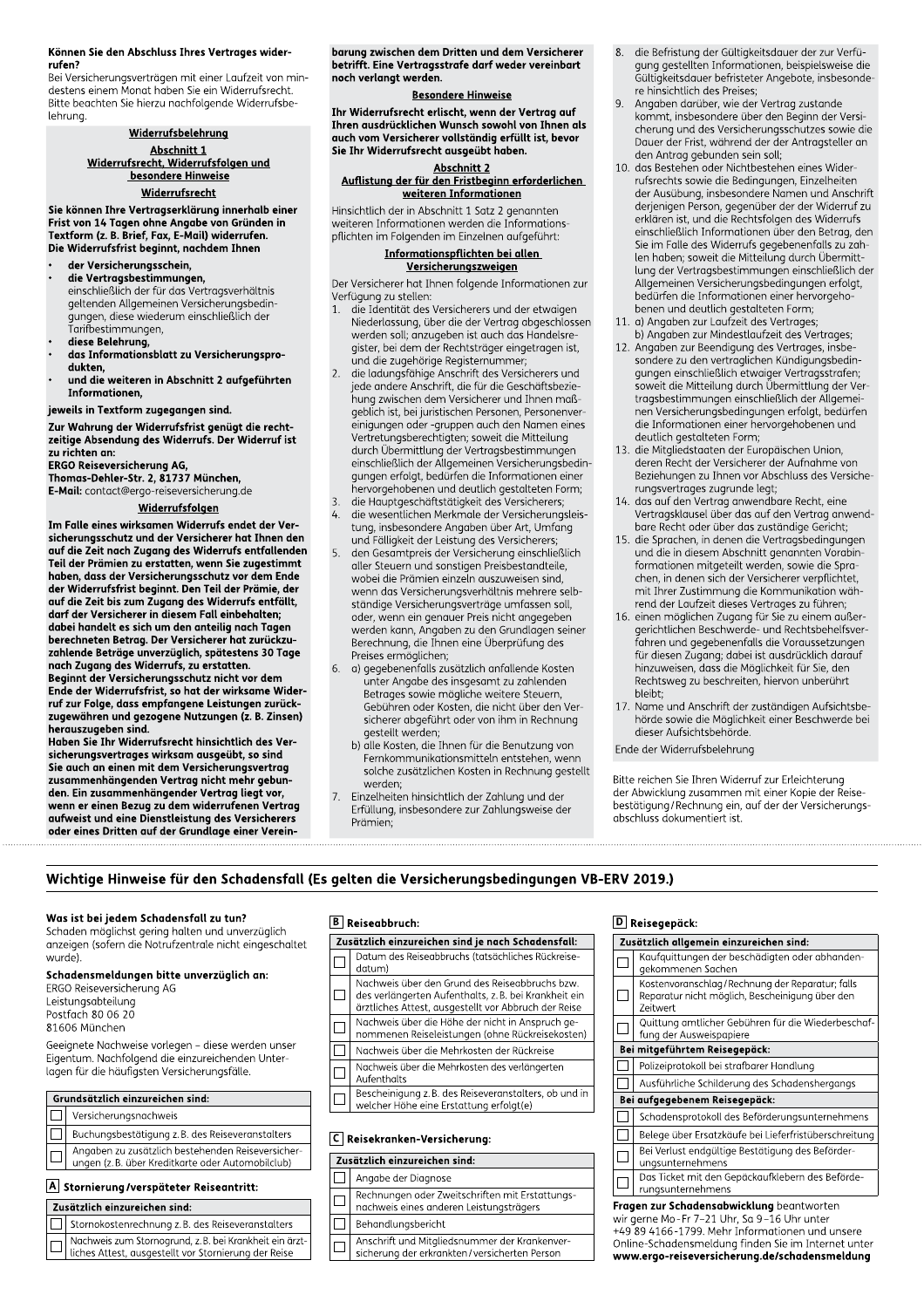# Kompetente Hilfe im Notfall!

# Ein Notfall kennt keinen Feierabend!

Unsere Notrufzentrale steht Ihnen 24 Stunden täglich an 365 Tagen im Jahr zur Verfügung.

# **Notruf-Nummer**

Nur für Notfälle!

# +49 89 4166-1010

Allgemeine Fragen und Anfragen zur Telefonischen Stornoberatung können unter dieser Nummer leider nicht beantwortet werden!

# Stornoberatung

Ist Ihre Reise aufgrund von Krankheit, Unfall oder aus anderen Gründen gefährdet? Sind Sie unsicher, ob Sie Ihre Reise antreten können oder doch stornieren müssen? Unsere Telefonische Stornoberatung gibt Ihnen hier die richtige Empfehlung!

#### Unter Telefon +49 89 4166-1839 stehen Ihnen unsere kompetenten Mitarbeiter mit Rat und Tat zur Seite.

**Unsere Servicezeiten sind:** Mo-Fr 7-21 Uhr, Sa 9-16 Uhr Weitere Infos unter

www.ergo-reiseversicherung.de/stornoberatung Steht fest, dass Sie nicht wie geplant verreisen können (Beispiel: Attest liegt vor), prüfen Sie bitte sofort, ob ein verspäteter Reiseantritt oder eine Umbuchung möglich wäre. Ist dies nicht der Fall, stornieren Sie Ihre Reise, bevor sich die Stornogebühren erhöhen.

# **Definitionen/Hinweise**

#### **Familie / Paar:**

Als Paar gelten zwei Erwachsene. Als Familie gelten maximal zwei Erwachsene, unabhängig vom Verwandtschaftsverhältnis, und Kinder bis einschließlich 25 Jahre. Kinder sind eigene Kinder, Enkelkinder und bis zu fünf sonstige mitreisende Kinder. Es muss kein gemeinsamer Wohnsitz vorliegen. Alle versicherten Personen sind namentlich aufzuführen. Reisepreis ist der Gesamtreisepreis der Familie/ des Paares.

#### Objekt:

Objekte wie Ferienwohnungen, Wohnmobile, Mietwagen, Hausboote, gecharterte Yachten sowie Autoreisezüge und Fähren werden immer zum Gesamtreisepreis versichert. Dies gilt auch dann, wenn weitere Reiseleistungen (z. B. An- und Abreise) dazu gebucht werden.

#### Europa:

Europa; Mittelmeer-Anliegerstaaten; Kanarische Inseln; Azoren: Madeira: Spitzbergen.

# Reiseleiter-Risiko:

Durch Absicherung des Reiseleiter-Risikos bei Gruppenreisen kann der Reiseleiter für alle Teilnehmer den Versicherungsfall auslösen, wenn bei Ausfall des Reiseleiters die Durchführung bzw. Fortsetzung der Gruppenreise unmöglich wird. Höchstversicherungssumme:

€30.000,- (Gesamtreisepreis je Gruppe)

### Die Leistungen

# **RundumSorglos-Schutz** mit bzw. ohne Selbstbeteiligung

Deutschland / Europa / Welt

#### [1] Stornokosten-Versicherung (Teil A) sofern vereinbart: Selbstbeteiligung gemäß Ziff. 16 Versicherungssumme entspricht dem versicherten Reisenreis

2 Reiseabbruch-Versicherung (Teil B) sofern vereinbart: Selbstbeteiligung gemäß Ziff. 15 Versicherungssumme entspricht dem versicherten Reisenreis

#### 3 Reisekranken-Versicherung (Teil C) sofern vereinbart: Selbstbeteiligung gemäß Ziff. 20 Versicherungssumme: unbegrenzt

4 Reisegepäck-Versicherung (Teil D) sofern vereinbart: Selbstbeteiligung gemäß Ziff. 9 Versicherungssummen: pro Einzelperson:  $\epsilon$  2.000 pro Familie / Paar / Objekt(e) € 4.000,-

zusätzlich im RundumSorglos-Schutz Schiff Plus enthalten

# S Kreuzfahrt-Schutz (Teil K)

sofern vereinbart: Selbstbeteiligung gemäß Ziff. 8

# RundumSorglos-Schutz ohne Stornokosten-Versicherung mit bzw. ohne Selbstbeteiligung

Deutschland/Europa/Welt

Leistungen siehe oben unter  $\boxed{2}$  bis  $\boxed{4}$ 

zusätzlich im RundumSorglos-Schutz ohne Stornokosten-Versicherung Schiff Plus enthalten:

# 5 Kreuzfahrt-Schutz (Teil K)

sofern vereinbart: Selbstbeteiligung gemäß Ziff. 8 Die Versicherungssumme in der Reiseabbruch-Versicherung entspricht dem Reisepreis, max. € 10.000.-. bei Bus-. Auto- und Bahnreisen max. € 5.000.-.

# Reiserücktritts-Versicherung (inkl. Reiseabbruch-Versicherung) mit bzw. ohne Selbstbeteiligung Welt

## [1] Stornokosten-Versicherung (Teil A)

sofern vereinbart: Selbstbeteiligung gemäß Ziff. 16 Versicherungssumme entspricht dem versicherten Reisepreis bzw. bei Absicherung des Reiseleiter-Risikos dem versicherten Gesamtreisepreis der Reisegruppe

# 2 Reiseabbruch-Versicherung (Teil B)

sofern vereinbart: Selbstbeteiligung gemäß Ziff. 15 Versicherungssumme entspricht dem versicherten Reisepreis bzw. bei Absicherung des Reiseleiter Risikos dem versicherten Gesamtreisepreis der Reisegruppe

zusätzlich in der Reiserücktritts-Versicherung (inkl. Reiseabbruch-Versicherung) Schiff Plus enthalten: 3 Kreuzfahrt-Schutz (Teil K)

sofern vereinbart: Selbstbeteiligung gemäß Ziff. 8

## Reiseabbruch-Versicherung mit bzw. ohne Selbstbeteiligung Welt

# Reiseabbruch-Versicherung (Teil B)

sofern vereinbart: Selbstbeteiligung gemäß Ziff. 15 Versicherungssumme entspricht dem versicherten Reisepreis

# Reisekranken-Versicherung mit bzw. ohne Selbstbeteiligung

Furopa/Welt

# Reisekranken-Versicherung (Teil C)

sofern vereinbart: Selbstbeteiligung gemäß Ziff. 20 Versicherungssumme: unbegrenzt

# Reisegepäck-Versicherung mit bzw. ohne Selbstbeteiligung

Welt

#### Reisegepäck-Versicherung (Teil D)

sofern vereinbart: Selbstbeteiligung gemäß Ziff. 9 Versicherungssummen:

pro Einzelperson: GBM100 + GBX100 € 1.000,pro Familie / Paar: GBM101 + GBX101 € 2.000,-

# Stornokosten-Versicherung für Bustagesfahrten inkl. Eintrittskarte ohne Selbstbeteiligung

# Europa

## Stornokosten-Versicherung (Teil A)

Versicherungssumme entspricht dem versicherten Reisenreis

# Kreuzfahrt-Schutz mit bzw. ohne Selbstbeteiligung

Welt

# Kreuzfahrt-Schutz (Teil K)

sofern vereinbart: Selbstbeteiligung gemäß Ziff. 8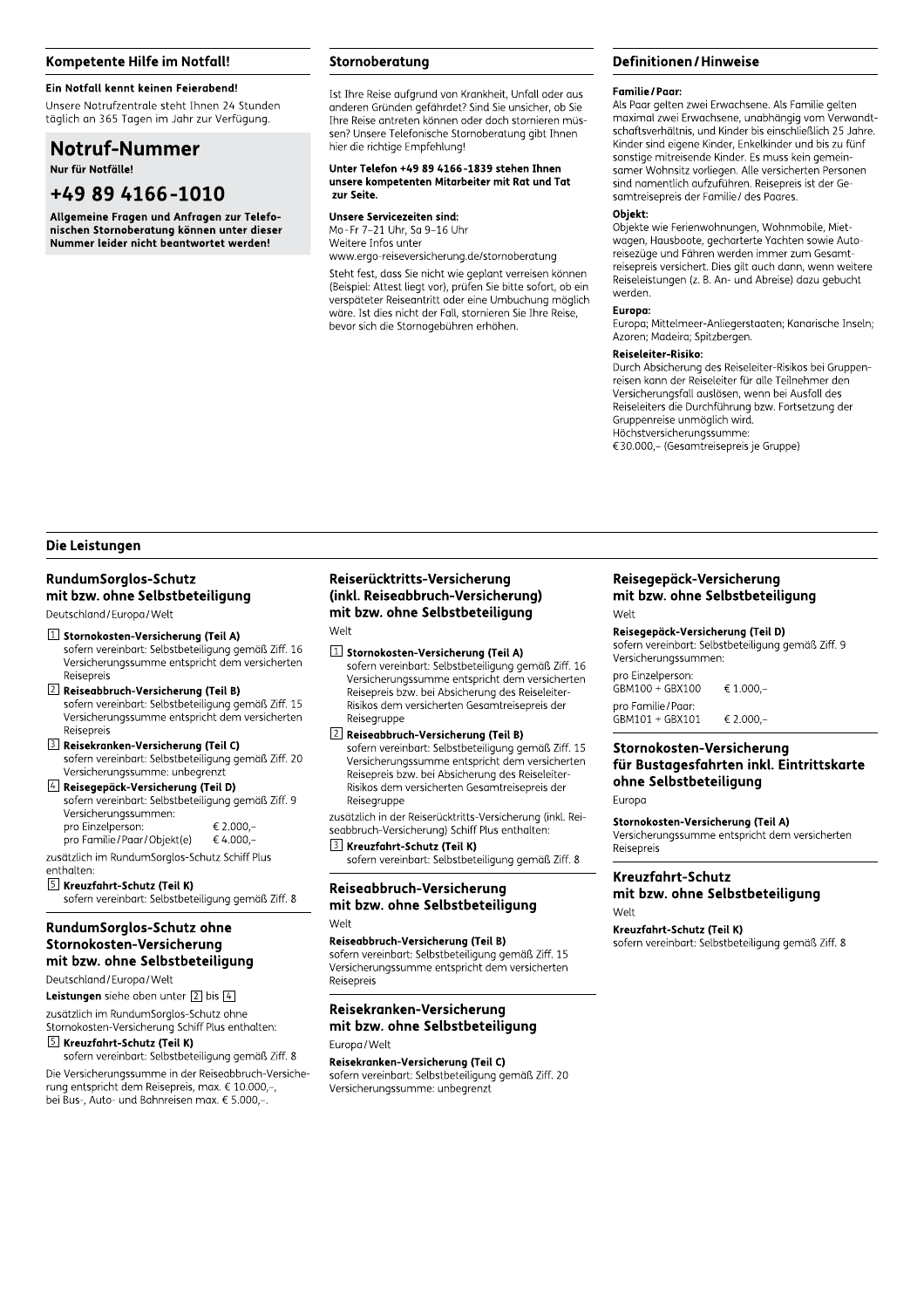# Versicherungsbedingungen für Reiseversicherungen der ERGO Reiseversicherung AG (VB-ERV 2019)

Die Regelungen der Allgemeinen Bestimmungen, das Glossar und die Regelungen der Besonderen Teile gelten zusammen für Ihre Reiseversicherungen bei der ERGO Reiseversicherung AG, im Folgenden kurz ERV genannt.

# **Allgemeine Bestimmungen**

#### Versicherungsnehmer und versicherte Person  $\mathbf{1}$

- Sie sind Versicherungsnehmer, wenn Sie den  $1.1$ Versicherungsvertrag mit uns geschlossen haben. Sie sind dann unser Vertragspartner. Wenn Sie sich selbst versichert haben, sind Sie Versicherungsnehmer und gleichzeitig auch versicherte Person. Als versicherte Person genießen Sie Versicherungsschutz. Voraussetzung ist, dass Sie in der Versicherungsdokumentation namentlich genannt sind oder zum dort beschriebenen p<br>Personenkreis gehören. Haben Sie eine andere Person versichert? Dann sind Sie Versicherungs nehmer und die andere Person ist die versicherte Person.
- Sie können einen Versicherungsvertrag mit uns  $1.2$ schließen, wenn Sie Ihren gewöhnlichen Aufenthalt oder Unternehmenssitz in Deutschland oder einem anderen Land der EU/ des EWR haben.
- Möchten Sie einen Risikozeitraum bis vier Monate  $1.3$ versichern? Dann können Sie unabhängig von Ziffer 1.2 den Versicherungsvertrag mit uns schließen, wenn Sie die vertragliche Erklärung in Deutschland oder einem anderen Land der EU/des EWR vornehmen.
- $1.4$ Die genannten Voraussetzungen für den Vertragsschluss müssen Sie uns nachweisen, wenn wir dies verlangen. Sind diese nicht gegeben, kommt ein Versicherungsvertrag trotz Prämienzahlung nicht zustande

#### $2.$ Für welche Reise haben Sie Versicherungsschutz?

Sie haben Versicherungsschutz für Ihre versicherte Reise

- Wann beginnt und wann endet Ihr Versiche-3. runasschutz?
- $31$ Ihr Versicherungsschutz beginnt in der Stornokosten-Versicherung (Teil A) mit dem Abschluss des Versicherungsvertrages und endet mit dem →Reiseantritt
- $3.2$ [Entfällt.]
- In den übrigen Versicherungssparten beginnt  $3.3$ Ihr Versicherungsschutz mit dem vereinbarten Versicherungsbeginn, frühestens aber mit dem Antritt Ihrer Reise. Ihr Versicherungsschutz endet zum vereinbarten Zeitpunkt, spätestens aber, wenn Sie Ihre Reise beendet haben.
- Können Sie Ihre Reise nicht wie geplant beenden,  $3.4$ weil Gründe eingetreten sind, die Sie nicht zu vertreten haben? In diesem Fall verlängert sich Ihr Versicherungsschutz über den Zeitpunkt hinaus, der ursprünglich mit uns vereinbart wurde.

# Welche Reisedauern versichern wir maximal?

- Wir versichern Ihre Reise nur, wenn sie für maxi- $41$ mal zwölf Monate geplant ist. Zudem dürfen Sie Ihren gewöhnlichen Aufenthalt nicht verlegen.
- $4.2$ Die Voraussetzungen sind auf unser Verlangen nachzuweisen. Sind sie nicht gegeben, kommt ein Versicherungsvertrag trotz Prämienzahlung nicht zustande.

#### Was müssen Sie als Versicherungsnehmer bei 5. der Prämienzahlung beachten?

- Die einmalige Prämie ist abweichend von § 33  $51$ Abs. 1 VVG sofort nach Abschluss des Versicherungsvertrages fällig. Diese ist von Ihnen als Versicherungsnehmer mit Erhalt des Versicherungsscheines zu zahlen
- Ist die Prämie bei Eintritt des Versicherungsfalles  $52$ nicht gezahlt, leisten wir nicht. Dies gilt nicht, wenn Sie die Nichtzahlung nicht zu vertreten haben
- Im Lastschriftverfahren gilt: Die Zahlung ist recht-5.3 zeitig, wenn wir die Prämie zum Fälligkeitstag abbuchen können und der Kontoinhaber einer berechtigten Einziehung nicht widerspricht. Können wir die Prämie ohne Ihr Verschulden nicht abbuchen, gilt: Die Zahlung ist noch rechtzeitig, wenn sie →unverzüglich nach einer in Textform abgegebenen Zahlungsaufforderung erfolgt.

6. Welche Regeln gelten für die Versicherungsteuer? Die Reisekranken-Versicherung ist gemäß § 4 Nr. 5 Versicherungsteuergesetz versicherungsteuer

frei. Wird sie gemeinsam mit anderen Versiche rungen im Rahmen eines Versicherungspakets abgeschlossen, weisen wir diesen Prämienanteil gesondert aus. Der Ausweis erfolgt in der Prämienrechnung, die insoweit Bestandteil des Versicherungsvertrages ist.

#### In welchen Fällen haben Sie keinen Versiche-7. rungsschutz?

- $7.1$ Sie haben keinen Versicherungsschutz bei Schäden durch:
	- A) Streik oder sonstige Arbeitskampfmaßnahmen. B) Kernenergie oder sonstige ionisierende Strahluna.
	- C) Sperrung des öffentlichen Verkehrs und andere →Eingriffe von hoher Hand.
	- D) Den Einsatz von chemischen, biologischen, radiologischen und nuklearen Waffen.
	- E) Krieg; Bürgerkrieg; kriegsähnliche Ereignisse; innere Unruhe. Sie befinden sich in einem Land, in dem überraschend eines dieser Ereignisse ausbricht? Dann haben Sie für die ersten 14 Tage nach Beginn des jeweiligen Ereignisses Versicherungsschutz. Diese Erweiterung gilt nicht, wenn Sie aktiv an einem dieser Ereignisse teilnehmen.
- $72$ Sie reisen in ein Gebiet, für das zum Zeitpunkt Ihrer Einreise eine Reisewarnung des →Auswärtigen Amtes der Bundesrepublik Deutschland ausgesprochen ist? Dann haben Sie keinen Versicherungsschutz.
- $7.3$ Diese Ausschlüsse gelten zusätzlich zu den im jeweiligen Besonderen Teil genannten Ausschlüssen

#### Welche Obliegenheiten haben Sie nach Eintritt 8. des Versicherungsfalles?

- $8.1$ Sie müssen:
	- A) Alles vermeiden, was zu unnötigen Kosten führen könnte (Schadenminderungspflicht).
	- B) Uns den Schaden →unverzüglich anzeigen. C) Uns das Schadenereignis und die Folgen wahrheitsgemäß schildern.
	- D) Uns außerdem jede zumutbare Untersuchung über Ursache und Höhe des Schadens und über den Umfang unserer Leistungspflicht ermöglichen.
	- E) Uns jede sachdienliche Auskunft wahrheitsgemäß erteilen.
- Sie haben das Schadensereignis durch geeignete 8.2 Nachweise zu belegen. Die vorgelegten Nachweise werden unser Eigentum. Wir behalten uns vor, Originalbelege anzufordern. Diese können Sie innerhalb einer Frist von 6 Wochen zurückfordern.
- Gegebenenfalls haben Sie die behandelnden 8.3 Ärzte von der Schweigepflicht zu entbinden. Die Entbindung von der Schweigepflicht ist für Sie nur soweit verpflichtend, als die Kenntnis der Daten für die Beurteilung unserer Leistungspflicht oder unseres Leistungsumfangs erforderlich ist.

#### 9. Welche Folgen hat die Verletzung von Obliegenheiten?

Wir sind nicht zur Leistung verpflichtet, wenn Sie eine der vorgenannten Obliegenheiten vorsätzlich verletzen. Bei grober Fahrlässigkeit können wir unsere Leistung entsprechend der Schwere des Verschuldens kürzen. Dies gilt nicht, wenn Sie uns nachweisen, dass Sie die Obliegenheit nicht grob fahrlässig verletzt haben. Ihr Versicherungsschutz bleibt bestehen, wenn Sie nachweisen, dass die Obliegenheitsverletzung weder für den Eintritt oder die Feststellung des Versicherungsfalles noch für die Feststellung oder den Umfang der<br>Leistung ursächlich war. Soweit Sie eine Obliegenheit jedoch arglistig verletzen, sind wir keinesfalls zur Leistung verpflichtet.

#### Wann erhalten Sie die Zahlung?  $10 -$

- Haben wir unsere Leistungspflicht festgestellt,  $10.1$ erhalten Sie →unverzüglich die Zahlung.
- 10.2 Kosten, die Sie in fremder Währung aufgewandt haben, erstatten wir Ihnen in Euro. Wir legen den Wechselkurs des Tages zugrunde, an dem Sie die Kosten gezahlt haben.

# 11. Was gilt, wenn Verpflichtungen Dritter bestehen?

- 11.1 Ist im Versicherungsfall ein Dritter ersatzpflichtig, gehen diese Ansprüche auf uns über, soweit wir den Schaden ersetzen. Der Übergang kann nicht zum Nachteil des Versicherungsnehmers bzw. der versicherten Person geltend gemacht werden. Sie sind unabhängig eines gesetzlichen Forderungsübergangs verpflichtet, diese Ersatzansprüche im gesetzlich zulässigen Umfang bis zur Höhe der ,<br>von uns erbrachten Leistung an uns abzutreten.
- 11.2 Stehen Ihnen Ersatzansprüche aus anderen privatrechtlichen Versicherungsverträgen oder vom Sozialversicherungsträger zu? Dann gehen diese Leistungsverpflichtungen vor. Melden Sie den Versicherungsfall bei uns, treten wir in Vorleistung und werden den Versicherungsfall bedingungsgemäß regulieren.
- 11.3 [Entfällt.]

#### 12. Welches Recht und welcher Gerichtsstand gilt? Welche Beschwerdemöglichkeiten haben Sie?

- $12.1$ Für diesen Vertrag gilt deutsches Recht, soweit dies gesetzlich zulässig ist.
- Wenn Sie etwas aus dem Versicherungsvertrag 12.2 gerichtlich mit uns klären möchten, können Sie zwischen folgenden Gerichtsständen wählen: A) München.
	- B) Dem Gericht am Ort Ihres Wohnsitzes bzw. Ihres gewöhnlichen Aufenthaltes zur Zeit der
- gewöhnlichen Aufenthalt zuständig.
- Sie haben die Möglichkeit, Ihre Fragen oder  $12.4$ Beschwerden an die Bundesanstalt für Finanzdienstleistungsaufsicht (BaFin), Graurheindorfer Straße 108, 53117 Bonn zu richten.
- An Streitbeilegungsverfahren vor einer Verbrau- $12.5$ cherschlichtungsstelle nehmen wir nicht teil.
- Welche Verjährungsfristen müssen Sie beachten? 13.
- 13.1 Ihre Ansprüche aus dem Versicherungsvertrag verjähren regelmäßig innerhalb von drei Jahren. Die Verjährung beginnt mit dem Schluss des Jahres, in dem der Anspruch entstanden ist und Ihnen bekannt war bzw. bekannt sein musste.
- 13.2 Haben Sie Ihren Anspruch bei uns angezeigt? Dann ist die Verjährung so lange gehemmt, bis Ihnen unsere Entscheidung in Textform zugegangen ist.

# Glossar

# Anaehöriae:

Als Angehörige gelten:

- A) Ihr Ehe- bzw. Lebenspartner; Ihr Lebensgefährte in einer eheähnlichen Lebensgemeinschaft.
- B) Ihre Kinder; Eltern; Adoptivkinder; Adoptiveltern; Pflegekinder; Pflegeeltern; Stiefkinder; Stiefeltern; Großeltern; Geschwister; Enkel; Tanten; Onkel; Nichten; Neffen; Cousins; Cousinen; Schwiegereltern; Schwiegerkinder; Schwäger; Schwägerinnen.

# Antritt der Reise / Reiseantritt:

Im Rahmen der Stornokosten- und Reiseabbruch-Versicherung ist die Reise angetreten, wenn Sie Ihre erste gebuchte →Reiseleistung in Anspruch nehmen. Als Antritt der Reise gilt in der Stornokosten- und Reiseabbruch-Versicherung im Einzelnen:

- Bei einer Flug-Reise: Der Check-in; beim Online-Check-in die Sicherheitskontrolle des Reisenden am Reisetag.
- Bei einer Schiffs-Reise: Das Einchecken.
- Bei einer Bus-Reise: Das Einsteigen in den Bus.
- Bei einer Bahn-Reise: Das Einsteigen in den Zug.
- Bei einer Auto-Reise: Die Übernahme eines Mietwagens oder eines Wohnmobils.
- Bei Anreise mit dem eigenen Pkw: Der Antritt der ersten gebuchten → Reiseleistung;

Seispiel: Übernahme der gebuchten Frienwohnung.<br>Ist eine Transfer-Leistung fester Bestandteil der Gesamtreise? Dann beginnt die Reise mit dem Antritt des Transfers (Einstieg in das Transfer-Verkehrsmittel). In allen übrigen Reiseversicherungen ist die Reise mit Ihrem Verlassen der Wohnung angetreten.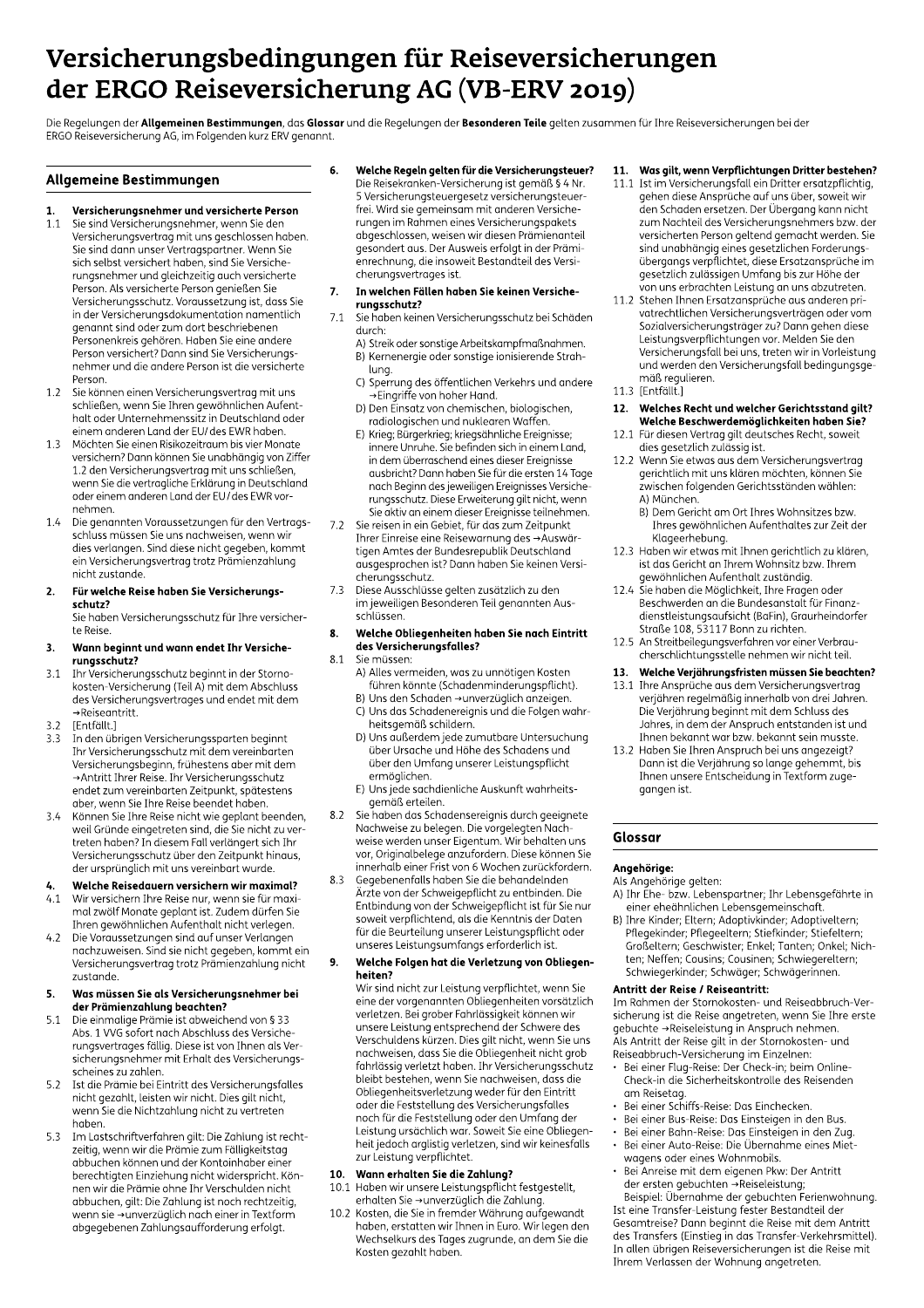# Arbeitsverhältnis:

Arbeitsverhältnis bezeichnet das durch einen Arbeitsvertrag geregelte sozialversicherungspflichtige Arbeitsver hältnis zwischen Arbeitnehmer und Arbeitgeber. Vom Versicherungsschutz umfasst sind die sozialversiche rungspflichtigen Arbeitsverhältnisse mit einer Wochenarbeitszeit von mindestens 15 Stunden. Sie müssen zumindest auf eine Dauer von einem Jahr angelegt sein.

#### Ausland:

Als Ausland gilt nicht Deutschland und nicht das Land, in dem Sie Ihren gewöhnlichen Aufenthalt haben.

#### Auswärtiges Amt:

Das Auswärtige Amt bildet zusammen mit den Auslandsvertretungen den Auswärtigen Dienst. Das Auswärtige Amt veröffentlicht umfangreiche Informationen zu allen Staaten der Welt; Beispiel: Reise- und Sicherheitshinweise; Reisewarnungen. Die Kontaktdaten lauten:

Postanschrift: Auswärtiges Amt, 11013 Berlin<br>Telefonzentrale: +49 30-18 170 (24-Stunden-Service)<br>Fax: +49 30-18 17 34 02 Internetadresse: www.auswaertiges-amt.de

#### Beaufort:

Die Beaufort-Skala ist eine Skala zur Klassifikation der Windstärke.

#### Betreuungspersonen:

Betreuungspersonen sind diejenigen, die Ihre mitreisenden oder nicht mitreisenden minderjährigen oder pflegebedürftigen →Angehörigen betreuen; Beispiel: Au-pair.

#### Eingriffe von hoher Hand:

Eingriffe von hoher Hand sind Maßnahmen der Staatsgewalt: Beispiele hierfür sind: Beschlagnahme von exotischen Souvenirs durch den Zoll oder Einreiseverweigerung aufgrund fehlender vorgeschriebener Einreisepapiere; Sperrung des öffentlichen Verkehrs.

#### Elementarereignisse:

Elementarereignisse sind: Explosion: Sturm; Hagel; Blitzschlag; Hochwasser; Überschwemmung; Lawinen; Vulkanausbruch; Erdbeben; Erdrutsch.

### **Familie:**

Als Familie gelten maximal zwei Erwachsene, unabhängig vom Verwandtschaftsverhältnis, und Kinder bis einschließlich 25 Jahre. Kinder sind eigene Kinder, Enkelkinder und bis zu fünf sonstige mitreisende Kinder. Es muss kein gemeinsamer Wohnsitz vorliegen.

#### Kontrolluntersuchungen:

Kontrolluntersuchungen sind regelmäßig durchgeführte medizinische Untersuchungen. Sie werden durchgeführt, um den Gesundheitszustand des Patienten festzustellen; Beispiel: Messung des Blutzuckerspiegels bei Diabeteserkrankung. Sie werden nicht aufgrund eines konkreten Anlasses durchgeführt. Sie dienen nicht der Behandlung.

#### Landausflug:

Als Landausflug gelten sämtliche kostenpflichtigen Unternehmungen an Land (Beispiel: Besichtigungstouren; Museums- oder Konzertbesuche), für die ein Nachweis der Stornokosten erbracht werden kann.

#### Medizinisch notwendig / Medizinisch notwendige Heilbehandlung:

- 1. Behandlungen und diagnostische Verfahren sind nur versichert, wenn sie alle folgenden Voraussetzungen erfüllen:
- A) Sie dienen einem diagnostischen, kurativen
- und/oder palliativen Zweck.
- B) Sie sind schulmedizinisch anerkannt und angemessen
- C) Die medizinische Diagnose und / oder die verschriebene Behandlung müssen mit allgemein akzeptierten medizinischen Verfahren übereinstimmen.
- 2. Medizinische Leistungen oder Versorgungen müssen medizinische Ecistemigen dass Versorgangen masse<br>medizinisch notwendig und angemessen sein. Dies<br>ist der Fall, wenn alle folgenden Punkte erfüllt sind:
- A) Sie sind erforderlich, um Ihren Zustand, Ihre Sie sind erreitenung zum die Sie sind erste Sie sind erreichtet.<br>Erkrankung oder Verletzung zu diagnostizieren oder zu behandeln.
- B) Die Beschwerden, die Diagnose und die Behandlung stimmen mit der zugrunde liegenden Erkrankung überein.
- C) Sie stellen eine angemessene Art und Stufe der medizinischen Versorgung dar.
- D) Sie werden über einen angemessenen Behandlungszeitraum hinweg erbracht.

Nicht medizinisch notwendig sind insbesondere Behandlungen, die Sie gegen ärztlichen Rat vornehmen lassen.

#### Öffentliche Verkehrsmittel:

Öffentliche Verkehrsmittel sind alle für die öffentliche Personenbeförderung zugelassenen Luft-, Land- oder Wasserfahrzeuge. Nicht als öffentliche Verkehrsmittel gelten Transportmittel, die im Rahmen von Rundfahrten/Rundflügen verkehren; Mietwagen; Taxis; Kreuzfahrtschiffe.

#### Pandemie:

Eine Pandemie liegt vor, wenn auf weiten Teilen eines Kontinents oder mehrerer Kontinente eine infektiöse Erkrankung ausbricht. Die Weltgesundheitsorganisation muss dies feststellen.

## Pünktlich:

Pünktlich bedeutet, dass nach den gewöhnlichen Umständen sowie den zeitlichen Vorgaben der Anbieter (Beispiel: Reederei; Fluggesellschaft; Beförderungsunternehmen; Reiseveranstalter; Spedition) ein rechtzeitiges Eintreffen am Bestimmungsort gewährleistet ist.

# Reiseantritt / Antritt der Reise:

Siehe unter "Antritt der Reise"

#### Reisebegleiter:

.....................<br>Sie haben Ihre Reise für maximal vier Personen und bis zu zwei weitere mitreisende minderjährige Kinder oder als →Familie gebucht? Dann sind diese Mitreisenden Ihre Reisebegleiter.

#### Reiseleistungen:

Als Reiseleistungen gelten beispielsweise gebuchte Hotelzimmer; Ferienwohnung; Wohnmobil; Hausboot; gecharterte Yacht; Flug; Schiffs-, Bus- oder Bahnfahrt. Schiffsarzt:

Als Schiffsarzt gelten: Bordarzt; niedergelassener Arzt; mitreisender Arzt. Ausgeschlossen sind: Verwandte oder Lebensgefährten.

#### Schule/Universität:

#### Schulen sind:

A) Alle Bildungseinrichtungen, die dazu geeignet sind, die gesetzliche Schulpflicht zu erfüllen.

- B) Bildungseinrichtungen, die zu folgenden Abschlüssen führen: Qualifizierender Hauptschulabschluss; Mittlere Reife; Allgemeine Hochschulreife; Fachbezogene Hochschulreife; sonstiger nach den jeweiligen Landesgesetzen für schulische Bildung anerkannter Schulabschluss.
- C) Ausbildungsbegleitende Schulen.
- D) Schulen, in welchen ein weiterer von den Industrieund Handelskammern oder den Handwerkskammern anerkannter Titel erworben werden kann; Beispiel: Meistertitel.
- Universitäten sind:

Alle Fachhochschulen und Universitäten, an denen ein akademischer Abschluss erworben werden kann.

### Sportgeräte:

sportgeräte sind alle Gegenstände, die Sie zum Ausüben einer Sportart benötigen, einschließlich Zubehör. Umbuchungsgebühren:

#### Dies sind Gebühren, die Ihr Veranstalter/Vertragspartner fordert, weil Sie bei ihm Ihre Reise hinsichtlich des Reiseziels bzw. Reisetermins umbuchen.

Unverzüglich:

Ohne schuldhaftes Zögern.

#### Urlaubsort:

Als Urlaubsort gelten alle Orte einer Reise, an welchen Sie einen Aufenthalt gebucht haben. Urlaubsorte sind als politische Gemeinden einschließlich eines Umkreises von 50 km zu verstehen.

# **Zeitwert**

Der Zeitwert ist der Betrag, der allgemein erforderlich ist, um neue Sachen gleicher Art und Güte anzuschaf-<br>fen. Hiervon ziehen wir für den Zustand der Sache (Alter; Abnutzung; Gebrauch etc.) einen entsprechenden Betrag ab.

#### **Besondere Teile**

#### $\mathbf{A}$ Stornokosten-Versicherung

#### $\mathbf{1}$ Was ist versichert?

- Wir beraten Sie durch einen Reisemediziner im  $11$ Rahmen unserer Medizinischen Stornoberatung.
- $1.2$ Wir entschädigen Sie bis insgesamt maximal zur Höhe der Versicherungssumme in folgenden Fällen:
	- A) Sie stornieren Ihre Reise.
	- B) Sie treten Ihre Reise verspätet an.<br>
	C) Ein →öffentliches Verkehrsmittel verspätet sich während Ihrer Hinreise.

warrena inrer Hinreise.<br>Die Voraussetzungen für die einzelnen Fälle<br>finden Sie in den nachfolgenden Ziffern.<br>Die Erstattung bis zur Höhe der Versicherungs-

 $13$ Die Erstattung bis zur norie der versicherung:<br>summe gilt nur, wenn nachfolgend keine ab-<br>weichende Summe genannt ist.

#### Was leisten wir mit der Medizinischen Storno- $\mathbf{z}$ beratung?

- $2.1$ Wir beraten Sie in folgenden Fällen durch unsere Medizinische Stornoberatung:
- A) Sie erkranken nach Buchung Ihrer Reise. B) Sie erleiden einen Unfall.
	- C) Sie werden schwanger.
- D) Ihr Arzt stellt Ihre Impfunverträglichkeit fest. Wir unterstützen Sie bei der Entscheidung, ob und  $2.2$ wann Sie Ihre Reise stornieren sollten.
- Stellt sich entgegen der Einschätzung unserer  $2.3$ Medizinischen Stornoberatung heraus, dass Sie Ihre Reise doch nicht antreten können? In diesem Fall müssen Sie Ihre Reise zu dem Zeitpunkt stornieren, an dem feststeht, dass Sie nicht reisefähig sind. Damit gilt Ihre Stornierung noch als →unverzüglich.
- $2.4$ Haben Sie Ihre Reise nicht storniert, obwohl die Medizinische Stornoberatung dazu geraten hat? Dann tragen Sie das Risiko höherer Stornokosten selbst.

#### Was ist versichert, wenn Sie Ihre Reise stornieren  $3.$ müssen?

- $3.1$ Wenn Sie Ihre Reise stornieren müssen, erstatten wir Ihnen die vertraglich geschuldeten Stornokosten. Das sind die Kosten, die Sie als Reisender dem Leistungsträger (Beispiel: Reiseveranstalter; Vermieter einer Ferienwohnung) schulden, wenn Sie Ihre gebuchte Reise stornieren.
- Damit Sie die unter Ziffer 3.1 aufgeführte Leistung  $3.2$ erhalten, müssen die folgenden Voraussetzungen alle erfüllt sein:
	- A) Das versicherte Ereignis betrifft Sie oder eine Risikoperson.
	- B) Bei Abschluss der Versicherung war mit diesem Ereignis nicht zu rechnen.
	- C) Sie haben die Reise storniert, weil dieses Ereignis eingetreten ist.
	- D) Durch das Ereignis ist es Ihnen nicht zuzumuten, Ihre Reise planmäßig durchzuführen.

#### Welche Ereignisse sind versichert? 4.

Versichert ist die unerwartete schwere Erkrankung.  $4.1$ Die Erkrankung muss also "unerwartet" und<br>"schwer" zugleich sein. Eine unerwartet" und<br>"schwer" zugleich sein. Eine unerwartete schwere Erkrankung kann auch eine psychische Erkrankung sein.

#### Wann ist eine Erkrankung unerwartet?

Unerwartet ist die Erkrankung einschließlich der psychischen Erkrankung dann, wenn sie nach Abschluss der Versicherung erstmals auftritt. Versichert ist auch die unerwartete Verschlechterung einer bereits bestehenden Erkrankung. Die Verschlechterung einer bereits bestehenden Erkrankung ist dann unerwartet, wenn in den letzten sechs Monaten vor Versicherungsabschluss keine Behandlung erfolgte. Nicht als Behandlung zählen →Kontrolluntersuchungen, regelmäßige Medikamenteneinnahme in eingestellter Dosierung sowie Dialysen.

## Wann ist eine Erkrankung schwer?

Schwer ist eine Erkrankung, die keine psychische Erkrankung ist, dann, wenn die vor der Stornierung ärztlich attestierte gesundheitliche Beeinträchtigung so stark ist, dass die Reise nicht planmäßig durchgeführt werden kann. Für psychische Erkrankungen gilt: Eine psychische

Erkrankung gilt nur dann als schwer, wenn einer der folgenden Fälle vorliegt:

A) Der gesetzliche oder private Krankenversicherungsträger hat eine ambulante Psychotherapie genehmigt.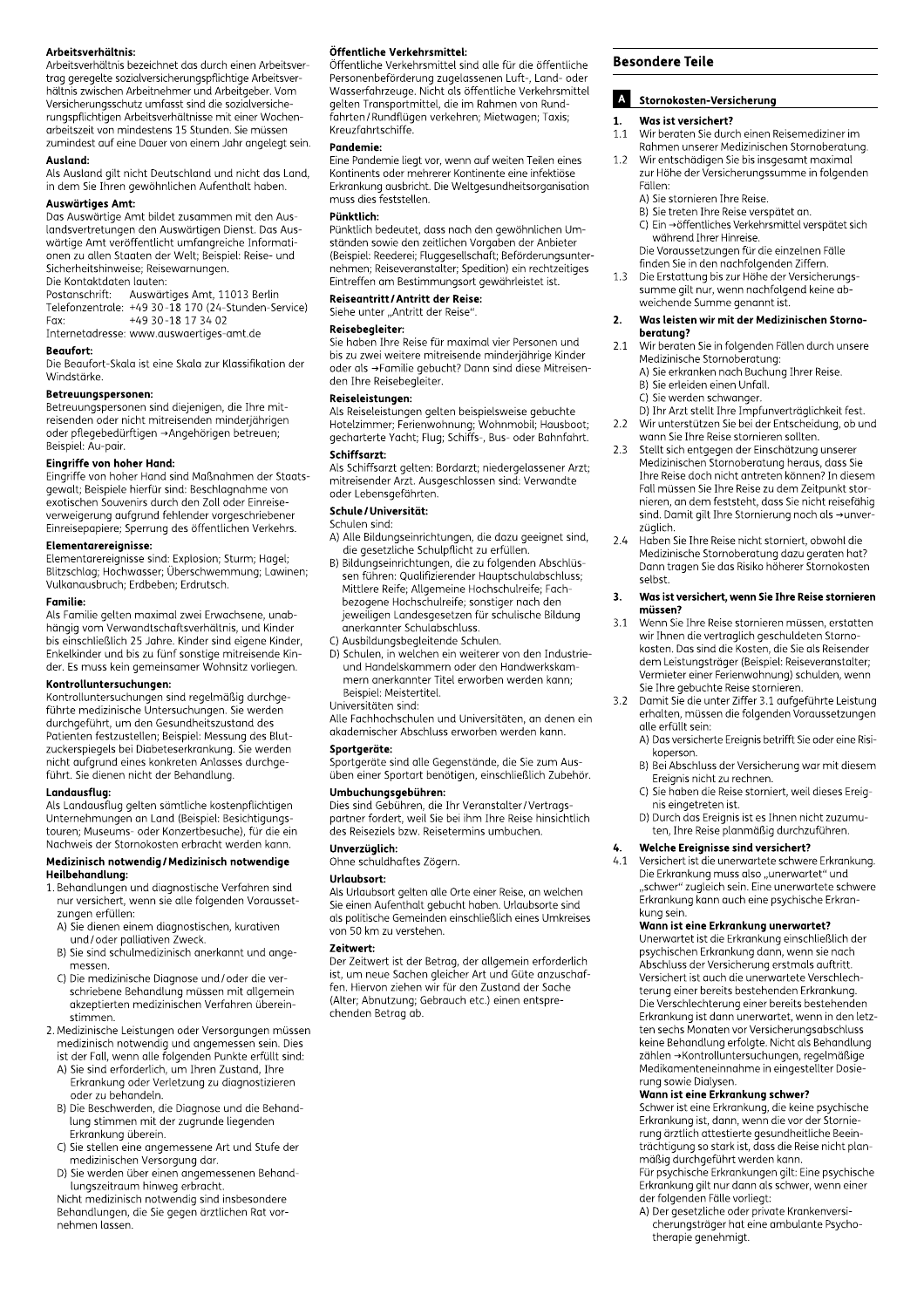- B) Sie ist durch Attest eines Facharztes für Psychiatrie nachgewiesen.
- C) Es erfolgt eine stationäre Behandlung.  $4.2$ Versicherte Ereignisse sind außerdem:
	- A) Tod.
	- B) Eine schwere Unfallverletzung.
	- C) Ein Termin zur Spende oder zum Empfang von Organen und Geweben im Rahmen des Transplantationsgesetzes.
	- D) Schwangerschaft und Schwangerschaftskomplikationen.
	- E) Adoption eines minderjährigen Kindes.
	- F) Impfunverträglichkeit.
	- G) Bruch von Prothesen.
	- H) Lockerung von implantierten Gelenken. I) Erheblicher Schaden am Eigentum durch:<br>Feuer; Wasserrohrbruch; →Elementarereignisse; Straftat eines Dritten. Voraussetzung ist: Ihre Anwesenheit oder die einer mitreisenden Risikoperson ist vor Ort aufgrund des Schadens objektiv erforderlich.
	- objektiv erionaenten.<br>3) Die betriebsbedingte Kündigung.<br>5) Aufnahme eines →Arbeitsverhältnisses.
	-
	- L) Arbeitsplatzwechsel. Arbeitsplatzwechsel liegt vor, wenn ein Arbeitnehmer sein bisheriges auflöst und bei einem anderen Arbeitgeber ein neues → Arbeitsverhältnis beginnt. Die Versetzung innerhalb eines Unternehmens zählt nicht als Arbeitsplatzwechsel.
	- M) Konjunkturbedingte Kurzarbeit. Vorgussetzung ist: Sie sind oder eine Risikoperson ist für einen Zeitraum von mindestens drei aufeinanderfolgenden Monaten von konjunkturbedingter Kurzarbeit betroffen. Außerdem muss sich der monatliche Brutto-Vergütungsanspruch aufgrund der Kurzarbeit um mindestens 35% verringern
	- N) Eine gerichtliche Ladung. Dies gilt nicht, wenn die Teilnahme am Gerichtstermin zu Ihren berufstypischen Tätigkeiten gehört.
	- 0) Wenn vor der Reise der Reisepass oder Personalausweis gestohlen wird und ein Ersatzdokument nicht rechtzeitig beschafft werden kann. Voraussetzung ist: Das entwendete Dokument ist zwingend für die Reise erforderlich.
	- P) Der Beginn des Freiwilligendienstes; des Freiwilligen Sozialen Jahres; des Freiwilligen Ökologischen Jahres.
	- Q) Wiederholung einer nicht bestandenen Prüfung an einer → Schule / Universität. Voraussetzung ist: Die Wiederholungsprüfung fällt unerwartet in die versicherte Reisezeit; oder sie findet innerhalb von 14 Tagen nach planmäßigem Reiseende statt.
	- R) Bei Klassenreisen: Ihr endgültiger Austritt aus dem Klassenverband, bevor die versicherte Reise beginnt.

#### Wer sind Ihre Risikopersonen?  $5.$

- Ihre Risikopersonen sind:<br>Ihre  $\rightarrow$ Angehörigen und die →Angehörigen Ihres  $51$ Lebensgefährten.
- $52$
- →Betreuungspersonen.<br>→Betreuungspersonen.<br>Sie haben Ihre Reise für maximal vier Personen  $53$ und bis zu zwei weitere mitreisende minderjäh-<br>rige Kinder oder als →Familie gebucht? Dann sind Ihre Mitreisenden und deren → Angehörige und →Betreuungspersonen Risikopersonen. In allen anderen Fällen gelten nur Ihre →Angehörigen, die anderenn diten getten nammen mingenongen, d<br>→Andehörigen Ihres Lebensgefährten und →Betreuungspersonen als Ihre Risikopersonen.

#### 6. Was ist bei verspätetem  $\rightarrow$  Reiseantritt versichert?

- Müssen Sie Ihre Reise verspätet antreten, weil Sie  $6.1$ oder eine Risikoperson von einem versicherten Ereignis betroffen wurden? Dann erstatten wir:
	- A) Ihre nachgewiesenen Mehrkosten der Hinreise. Versichert sind die Mehrkosten nach Art und Qualität der ursprünglich gebuchten und versicherten Hinreise.
	- B) Ihre nicht genutzten →Reiseleistungen abzüglich der Hinreisekosten.
- Wir erstatten insgesamt maximal bis zur Höhe 6.2 der Stornokosten, die bei →unverzüglicher Stornierung der Reise anfallen.

#### $\overline{7}$ Was erstatten wir bei Panne oder Unfall eines Kraftfahrzeugs?

Das Kraftfahrzeug, das Sie auf Ihrer Reise nutzen möchten, wird maximal einen Tag vor → Antritt Ihrer Reise aufgrund Panne oder Unfall fahruntauglich? Und Sie müssen Ihre Reise deshalb

verspätet antreten? Dann erstatten wir Ihnen die nachgewiesenen Kosten für nicht in Anspruch genommene →Reiseleistungen oder zusätzliche Reisekosten bis maximal € 500,- pro Person. Zudem erstatten wir die Kosten für ein Mietfahrzeug in vergleichbarer Kfz-Klasse bis insgesamt € 1.000, - pro Reise.

#### Was ist im Verspätungsschutz während der 8. Hinreise versichert?

Verspätet sich ein →öffentliches Verkehrsmittel um mehr als zwei Stunden? Und Sie versäumen dadurch Ihr erstes versichertes Verkehrsmittel? Dann erstatten wir Ihnen die Mehrkosten der Hinreise bis zu €500,- pro Person. Wir erstatten diese nach Art und Qualität des ursprünglich gebuchten Verkehrsmittels. Außerdem erstatten wir die nachgewiesenen Kosten für notwendige und angemessene Aufwendungen (Verpflegung und Unterkunft). Maximal erhalten Sie dafür €100,pro Person.

#### Welche Informationen halten wir für Sie bereit?  $\bullet$

- Auf Ihre Anfrage nennen wir Ihnen die nächstge-<br>Legene diplomatische Vertretung (Anschrift und 9.1 telefonische Erreichbarkeit).
- Auf Wunsch informieren wir Sie über Reisewar-9.2 nungen und Sicherheitshinweise des →Auswärtigen Amtes der Bundesrepublik Deutschland.

# 10. Sind Reisevermittlungsentgelte versichert?

- Sina Reisevermittlangseingente versiehert:<br>Versichert ist ein vertraglich geschuldetes Reisevermittlungsentgelt bis zu €100,– je Person. 10.1 beven medangseneged ordered exec, you encour mittlungsentgelt bereits bei der Reisebuchung vereinbart und es ist bei der Höhe der Versicherungssumme berücksichtigt.
- $102$ Wir erstatten Ihnen das Reisevermittlungsentgelt nur dann, wenn Sie gleichzeitig einen Anspruch auf Ersatz der Stornokosten haben.

#### Sind →Umbuchungsgebühren versichert?  $11.$

Sie möchten lieber umbuchen als Ihre Reise stornieren? Dann erstatten wir Ihnen die →Umbuchungsgebühren. Wir leisten höchstens bis zur Höhe der Stornokosten, die bei →unverzüglicher Stornierung der Reise anfallen. Voraussetzung ist: Sie haben einen Anspruch auf Erstattung der Stornokosten.

# 12. Ist der Einzelzimmerzuschlag versichert?

- 12.1 Sie haben gemeinsam mit einer anderen Person ein Doppelzimmer gebucht? Dann gilt diese immer als Risikoperson. Muss diese die Reise aus versichertem Grund stornieren? Dann erstatten wir Ihnen den Einzelzimmerzuschlag. Voraussetzung ist: Sie entscheiden sich, die Reise allein anzutreten.
- 12.2 Wir leisten höchstens bis zur Höhe der Stornokosten, die bei →unverzüglicher Stornierung der Reise anfallen.

#### $13.$ Was ist nicht versichert?

- Wir leisten nicht:
- 13.1 Bei einer psychischen Reaktion A) auf ein Kriegsereignis; innere Unruhen; einen<br>Terrorakt; ein Flugunglück.
	- B) auf die Befürchtung von Kriegsereignissen;<br>inneren Unruhen; Terrorakten.
- 13.2 Bei Suchterkrankungen.
- 13.3 Bei Erkrankungen oder Tod infolge von →Pandemien.
- ren, die Ihnen Ihr Reisevermittler berechnet, weil Sie Ihre Reise stornieren.
- 3.5 Für sonstige Bearbeitungsgebühren; Beispiel:<br>13.5 Für sonstige Bearbeitungsgebühren.<br>Bearbeitungsgebühren der Fluggesellschaft, die nicht schon bei Buchung ausgewiesen und mitversichert sind.
- 13.6 Für die Gebühren zur Erteilung eines Visums.

#### 13.7 Für Abschussprämien bei Jagdreisen. Welche Obliegenheiten haben Sie nach Eintritt  $14.$

- des Versicherungsfalls? sie müssen die Obliegenheiten der Allgemeinen  $14.1$ Bestimmungen beachten.
- 14.2 Sie sind verpflichtet, die Stornokosten möglichst niedrig zu halten. Ist ein versichertes Ereignis eingetreten, müssen Sie deshalb Ihre Reise →unverzüglich stornieren; spätestens jedoch, bevor sich die Stornokosten erhöhen. Die Höhe der Stornokosten bei Eintritt des versicherten Ereignisses und wann sie sich erhöhen, ersehen Sie in den Allgemeinen Geschäftsbedingungen Ihres Leistungsträgers (Beispiel: Reiseveranstalter; Vermieter einer Ferienwohnung) oder in einzelver traglichen Regelungen.
- 14.3 Haben Sie die Medizinische Stornoberatung eingeschaltet und
	- A) empfiehlt diese, die Reise zu stornieren? Dann sind Sie verpflichtet, Ihre Reise →unverzüglich zu stornieren.
	- B) Sie können entgegen der Einschätzung des Reisemediziners Ihre Reise doch nicht antreten? In diesem Fall stornieren Sie Ihre Reise zu dem Zeitpunkt, an dem feststeht, dass Sie nicht reisen können. Damit haben Sie Ihre Reise rechtzeitig storniert.
- 14.4 Um Ihren Versicherungsfall bearbeiten zu können, müssen Sie oder bei Tod Ihr Rechtsnachfolger die folgenden Unterlagen bei uns einreichen:
	- A) Wir benötigen immer: Versicherungsnachweis; Buchungsunterlagen; das ausgefüllte Schadensformular; Schadennachweise (Beispiel: Stornokostenrechnung); den Nachweis über das Reisevermittlungsentgelt.
	- us Neisevermintungseringen.<br>
	B) Bei unerwarteter schwerer Erkrankung; schwerer<br>
	Unfallverletzung; Schwangerschaft; Impfunver-<br>
	träglichkeit; Bruch von Prothesen; Lockerung von<br>
	implantierten Gelenken: Ein ärztliches Attest Diagnose und Behandlungsdaten. Nicht aner-<br>kannt werden ärztliche Atteste, die von Ihrem The version of zuche Access, die von Intern<br>Ehe- oder Lebenspartner, Ihren Eltern oder Ihren<br>Kindern ausgestellt wurden. Das ärztliche Attest minerin dasgestellt windern bas dramme Attendien.<br>The müssen Sie vor Stornierung der Reise einholen.<br>C) Bei Diebstahl und Verkehrsunfall: Eine Kopie
	- der Anzeige bei der Polizei.
	- D) Eine Bestätigung des Vermieters über die Nichtweitervermietbarkeit des Objektes im Falle der Stornierung:
		- · Einer Ferienwohnung. · Eines Mietwagens.
		- · Eines Wohnmobils.
		- · Eines Wohnwagens.
		- Bei Bootscharter.
	- E) Alle weiteren versicherten Ereignisse müssen Sie durch Vorlage geeigneter Unterlagen nachweisen
- 14.5 Im Einzelfall können wir Sie auffordern, uns eine Bescheinigung über die Arbeitsunfähigkeit, die Behandlungshistorie (Krankenblatt) oder ein fachärztliches Attest einzureichen. Wir können Sie auch auffordern, Ihre Reiseunfähigkeit durch ein fachärztliches Gutachten überprüfen zu lassen.

#### Welche Folgen hat die Verletzung von Obliegen-15. heiten?

Wir sind nicht zur Leistung verpflichtet, wenn Sie eine der vorgenannten Obliegenheiten vorsätzlich verletzen. Bei grober Fahrlässigkeit können wir unsere Leistung entsprechend der Schwere des Verschuldens kürzen. Dies gilt nicht, wenn Sie uns nachweisen, dass Sie die Obliegenheit nicht grob fahrlässig verletzt haben. Ihr Versicherungsschutz bleibt bestehen, wenn Sie nachweisen, dass die Obliegenheitsverletzung weder für den Eintritt oder die Feststellung des Versicherungsfalles noch für die Feststellung oder den Umfang der Leistung ursächlich war. Soweit Sie eine Obliegen-<br>heit jedoch arglistig verletzen, sind wir keinesfalls zur Leistung verpflichtet.

# $16.$

Haben Sie eine Selbstbeteiligung zu tragen?<br>Wenn Sie einen Tarif mit Selbstbeteiligung ge-<br>wählt haben, tragen Sie einen Teil des Schadens want nasch, tragen sie einen reit des senader<br>selbst. Ihr Eigenanteil beträgt 20 % des erstatselbst. In Eigendnich betragt Le Mace erster.<br>tunasfähigen Schadens; mindestens aber €25, id.ig.id.igen.com.ade.i.g.mindeseens.com.edu.com<br>je Person. Dies gilt auch, wenn konkrete Summen<br>als Maximalerstattung festgelegt sind.

#### Wie hoch müssen Sie die Versicherungssumme 17. abschließen?

Die Versicherungssumme pro versicherter Reise muss Ihrem vollen vereinbarten Reisepreis einschließlich versicherter Reisevermittlungsentgelte (Versicherungswert) entsprechen.

#### Welche Folgen hat es, wenn Sie eine zu niedrige 18. Versicherungssumme wählen?

Ist bei Eintritt des Versicherungsfalles die Versicherungssumme niedriger als der Versicherungswert? Dann liegt eine Unterversicherung vor. Sie erhalten von uns nur eine anteilige Entschädiqung. Wir haften nach dem Verhältnis der Versicherungssumme zum Versicherungswert.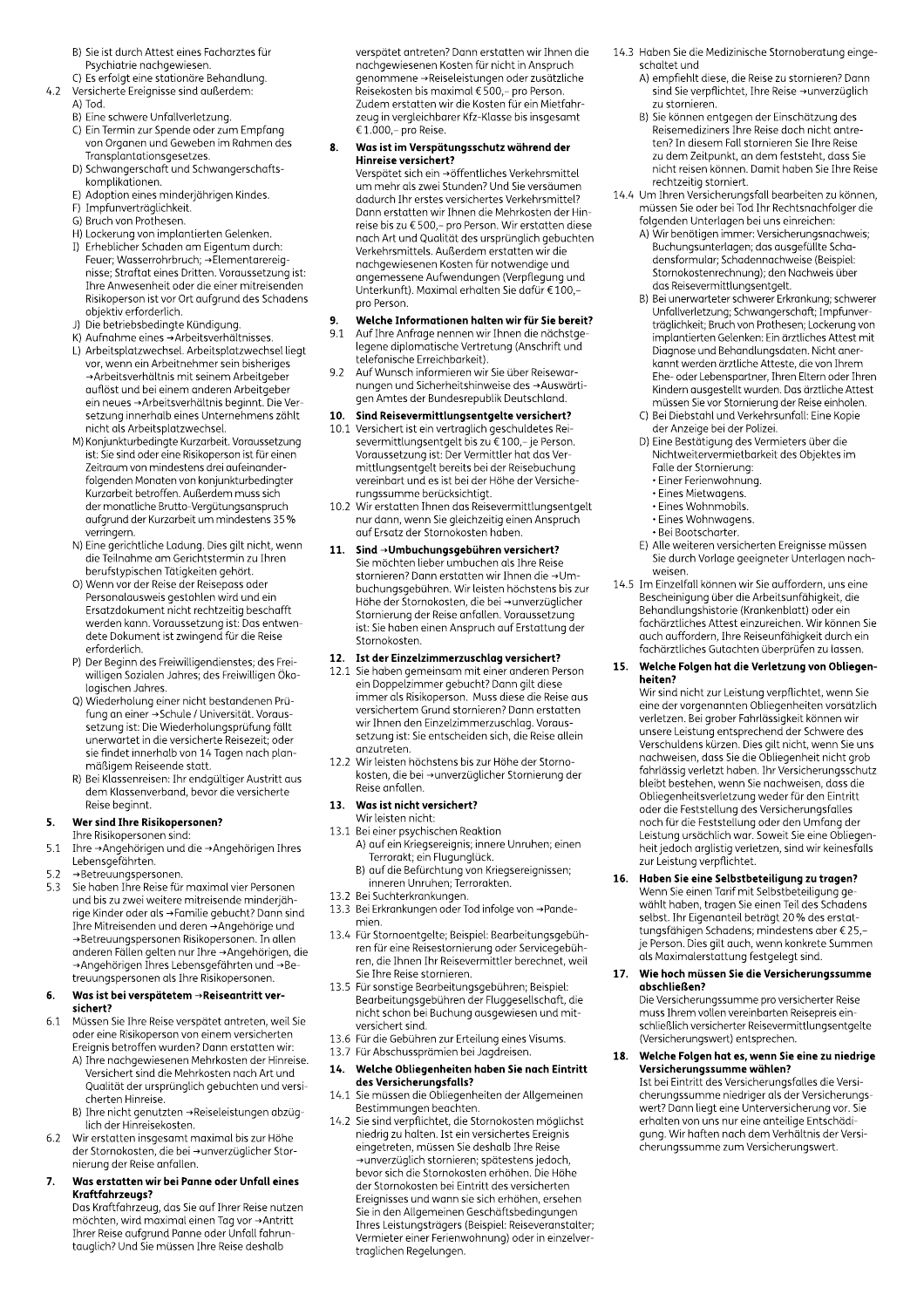# **B** Reiseabbruch-Versicherung

# Was ist versichert?

- Wir entschädigen Sie: A) Wenn Sie Ihre Reise außerplanmäßig beenden müssen
- B) Wenn Sie Ihre Reise unterbrechen müssen. C) Wenn sich ein →öffentliches Verkehrsmittel
- während Ihrer Weiter- oder Rückreise verspätet.
- D) Wenn Sie Ihren Aufenthalt verlängern müssen.
- E) Wenn Sie Ihre Rundreise unterbrechen müssen.
- F) Bei Feuer oder →Elementarereignissen während Ihrer Reise.

Die Voraussetzungen für die einzelnen Fälle finden Sie in den nachfolgenden Ziffern.

#### $\overline{2}$ . Was ist versichert, wenn Sie Ihre Reise abbrechen oder außerplanmäßig beenden müssen?

- $21$ Sie müssen Ihre Reise vorzeitig abbrechen? Dann erstatten wir Ihnen den anteiligen Reisepreis für Ihre nicht genutzten →Reiseleistungen vor Ort. Wir erstatten maximal bis zu der Höhe der Versicherungssumme, die Ihr Tarif vorsieht.
- Wenn Sie Ihre Reise nicht planmäßig beenden  $22$ können, erstatten wir Ihnen die zusätzlichen Kosten der Rückreise. Versichert sind die Mehrkosten nach Art und Qualität der ursprünglich<br>gebuchten und versicherten Rückreise.
- gebuchten und versichenen Nachselber<br>Damit Sie die unter Ziffer 2.1 und 2.2 aufge-<br>führten Leistungen erhalten, müssen die folgen- $2.3$ den Voraussetzungen einaten, massen die Totge<br>den Voraussetzungen alle erfüllt sein:<br>A) Das versicherte Ereignis betrifft Sie oder eine
	- Risikoperson.  $B$ ) Bei  $\rightarrow$  Antritt der Reise war mit diesem Ereignis nicht zu rechnen.
	- C) Sie haben die Reise abgebrochen bzw. unplanmäßig beendet, weil dieses Ereignis eingetreten ist.
	- D) Durch das Ereignis ist es Ihnen nicht zuzumuten, Ihre Reise planmäßig durchzuführen bzw. zu beenden.

#### Wie helfen wir Ihnen, wenn Sie Ihre Reise ab- $\overline{3}$ . brechen oder verspätet zurückreisen müssen?

- Wir organisieren Ihre Rückreise und strecken  $3.1$ die Mehrkosten vor. Voraussetzung ist: Sie oder Risikopersonen können die Reise aus einem versicherten Grund nach Ziffer 4 nicht planmäßig beenden.
- Der von uns verauslagte Betrag ist innerhalb  $3.2$ eines Monats nach Auszahlung an die ERV zurückzuzahlen. Besteht ein Anspruch nach Ziffer 4, zahlen Sie nur den Betrag zurück, der über diesen Anspruch hinausgeht.

# Welche Ereignisse sind versichert?

 $41$ Versichert ist die unerwartete schwere Erkrankung. Die Erkrankung muss also "unerwartet" und "schwer" zugleich sein. Eine unerwartete schwere Erkrankung kann auch eine psychische Erkrankung sein.

# Wann ist eine Erkrankung unerwartet?

Unerwartet ist die Erkrankung einschließlich der psychischen Erkrankung dann, wenn sie erstmals auftritt, nachdem die Reise angetreten wurde. Versichert ist auch die unerwartete Verschlechterung einer Erkrankung, die bei →Antritt<br>der Reise bereits bestand. Die Verschlechterung einer bereits bestehenden Erkrankung ist dann unerwartet, wenn in den letzten sechs Monaten vor → Antritt der Reise keine Behandlung erfolgte. vor →Antritt der Reise Reine Benandung erlogte.<br>Nicht als Behandlung zählen →Kontrolluntersu-<br>chungen, regelmäßige Medikamenteneinnahme<br>in eingestellter Dosierung sowie Dialysen.<br>**Wann ist eine Erkrankung schwer?** 

**Wann ist eine Erkrankung schwer:**<br>Schwer ist eine Erkrankung, die keine psychische<br>Erkrankung ist, dann, wenn die vor Abbruch der<br>Reise ärztlich attestierte gesundheitliche Beein-Neise diztitui ditestierte gesundmentione been i-<br>trächtigung so stark ist, dass die Reise nicht plan-<br>mäßig beendet werden kann.

Für psychische Erkrankungen gilt: Eine psychische Tar psychische Endankungen gitt. Eine psychisch<br>Erkrankung gilt nur dann als schwer, wenn einer<br>der folgenden Fälle vorliegt:

- A) Der gesetzliche oder private Krankenversicherungsträger hat eine ambulante Psychotherapie genehmigt.
- B) Sie ist durch Attest eines Facharztes für Psychiatrie nachgewiesen.
- C) Es erfolgt eine stationäre Behandlung. Versicherte Ereignisse sind außerdem:
- A) Tod.

 $4.2$ 

- B) Eine schwere Unfallverletzung.
- C) Ein Termin zur Spende oder zum Empfang von Organen und Geweben im Rahmen des Transplantationsgesetzes.
- D) Schwangerschaft und Schwangerschaftskomplikationen.
- E) Adoption eines minderjährigen Kindes.
- F) Impfunverträglichkeit.
- G) Bruch von Prothesen.
- H) Lockerung von implantierten Gelenken. I) Erheblicher Schaden am Eigentum durch: Feuer; Wasserrohrbruch; → Elementarereignisse; Straftat eines Dritten. Voraussetzung ist: Ihre Anwesenheit oder die einer mitreisenden Risikoperson ist vor Ort aufgrund des Schadens objektiv erforderlich.
- J) Die betriebsbedingte Kündigung.
- K) Aufnahme eines → Arbeitsverhältnisses.
- L) Arbeitsplatzwechsel. Arbeitsplatzwechsel liegt vor, wenn ein Arbeitnehmer sein bisheriges  $\rightarrow$  Arbeitsverhältnis mit seinem Arbeitgeber<br>auflöst und bei einem anderen Arbeitgeber<br>ein neues → Arbeitsverhältnis beginnt. Die Versetzung innerhalb eines Unternehmens zählt nicht als Arbeitsplatzwechsel.
- riicht als Arbeitsplatzwechsel.<br>M) Konjunkturbedingte Kurzarbeit. Voraussetzung<br>ist: Sie sind oder eine Risikoperson ist für einen Zeitraum von mindestens drei aufeinanderfolgenden Monaten von konjunkturbedingter Kurzarbeit betroffen. Außerdem muss sich der monatliche Brutto-Vergütungsanspruch aufgrund der Kurzarbeit um mindestens 35 % verringern.
- vermigen..<br>N) Eine gerichtliche Ladung. Dies gilt nicht, wenn<br>die Teilnahme am Gerichtstermin zu Ihren berufstypischen Tätigkeiten gehört.
- 0) Wenn während der Reise der Reisepass oder Personalausweis gestohlen wird. Voraussetzung ist: Das entwendete Dokument ist zwingend für die planmäßige Durchführung der Reise erforderlich.
- P) Der Beginn des Freiwilligendienstes; des Freiwilligen Sozialen Jahres; des Freiwilligen Ökologischen Jahres.
- Q) Wiederholung einer nicht bestandenen Prüfung an einer →Schule / Universität. Voraussetzung ist: Die Wiederholungsprüfung fällt unerwartet in die versicherte Reisezeit, oder sie findet innerhalb von 14 Tagen nach planmäßigem Reiseende statt.

#### Wer sind Ihre Risikopersonen? 5.

- Ihre Risikopersonen sind:  $5.1$ Ihre →Angehörigen und die →Angehörigen Ihres Lebensgefährten.
- $5.2$ →Betreuungspersonen.
- $5.3$ Sie haben Ihre Reise für maximal vier Personen und bis zu zwei weitere mitreisende minderjährige Kinder oder als → Familie gebucht? Dann sind Ihre Mitreisenden und deren → Angehörige und →Betreuungspersonen Risikopersonen. In allen anderen Fällen gelten nur Ihre →Angehörigen, die →Angehörigen Ihres Lebensgefährten und →Betreuungspersonen als Ihre Risikopersonen.

#### Was erstatten wir bei Panne oder Unfall eines 6. Kraftfahrzeugs?

Das von Ihnen genutzte Kraftfahrzeug wird während Three Reise aufgrund Unfall oder Panne fahr-<br>untauglich? Und Sie können Ihre Reise deshalb nicusgisch: Ond die Konnen ihre Keise desnab<br>nicht planmäßig fortsetzen? Dann erstatten wir<br>die nachgewiesenen Kosten für nicht in Anspruch die nachgewiesender noster nach mehr unspruchen<br>genommene →Reiseleistungen oder zusätzliche<br>Reisekosten bis maximal € 500,– pro Person. Zudem erstatten wir die Kosten für ein Mietfahrzeug in vergleichbarer Kfz-Klasse bis insgesamt € 1.000,- pro Reise.

## Was ist im Verspätungsschutz während der<br>Weiter- und Rückreise versichert?  $\overline{7}$ .

Verspätet sich ein →öffentliches Verkehrsmittel um mehr als zwei Stunden? Und Sie versäumen dadurch Ihr Anschlussverkehrsmittel? Dann erstatten wir Ihnen die Mehrkosten der Weiterbzw. Rückreise bis zu €500,- pro Person. Wir erstatten diese nach Art und Qualität des ursprünglich gebuchten und versicherten Verkehrsmittels. Außerdem erstatten wir die nachgewiesenen Kosten für notwendige und angemessene Aufwendungen (Verpflegung und Unterkunft). Maximal erhalten Sie dafür € 100,- pro Person.

#### Sind zusätzliche Unterkunftskosten versichert? 8.

Wird eine mitreisende Risikoperson wegen uner- $8.1$ warteter schwerer Erkrankung oder wegen einer schweren Unfallverletzung stationär behandelt? Und Sie müssen deshalb Ihre Reise unterbrechen bzw. verlängern? Dann erstatten wir Ihnen die nachgewiesenen zusätzlichen Unterkunftskosten bis zu €1.500,- pro Person.

- Wegen unerwarteter schwerer Erkrankung oder 8.2 wegen einer schweren Unfallverletzung müssen Sie oder eine mitreisende Risikoperson ambulant behandelt werden? Dann erstatten wir Ihnen die nachgewiesenen zusätzlichen Unterkunftskosten bis zu €750,- pro Person.
- Wir erstatten nach Art und Qualität der ursprüng-8.3 lich gebuchten und versicherten Unterkunft. Die Kosten für den stationären Aufenthalt sind jedoch nicht versichert.

#### 9. Wann erstatten wir nicht genutzte  $\rightarrow$ Reiseleistungen, wenn eine stationäre Behandlung während der Reise nötig wird?

Wegen unerwarteter schwerer Erkrankung oder wegen einer schweren Unfallverletzung werden Sie oder eine mitreisende Risikoperson stationär behandelt? Und deshalb müssen Sie Ihre Reise unterbrechen? In diesem Fall erstatten wir den<br>anteiligen Reisepreis für von Ihnen nicht in Anspruch genommene → Reiseleistungen.

#### Was ist versichert, wenn Sie Ihre Rundreise  $10.$ unterbrechen müssen?

Sie müssen Ihre Reise unterbrechen, weil Sie oder Risikopersonen von einem versicherten Ereignis<br>nach Ziffer 4 betroffen sind? Dann erstatten wir Ihnen die Nachreisekosten zum Anschluss an das nächste planmäßige Zwischenziel. Sie erhalten von uns die Nachreisekosten bis zum Wert der noch nicht genutzten → Reiseleistungen. Maximal erstatten wir jedoch bis zur Höhe der Versicherungssumme, die Ihr Tarif vorsieht.

#### Was ist versichert bei Feuer oder →Elementar- $11.$ ereignissen am →Urlaubsort?

Wegen Feuer oder →Elementarereignissen an Threm →Urlaubsort ist es Ihnen unmöglich Ihren →Urlaubsort zu verlassen, um planmäßig Ihre Rückreise anzutreten? Dann erstatten wir Ihnen die Mehrkosten für:

- A) Den zwingend notwendigen verlängerten Aufenthalt.
- B) Die außerplanmäßige Rückreise.

Wir erstatten nach Art und Qualität der ursprünglich gebuchten und versicherten → Reiseleistungen.

# Was ist nicht versichert?

#### Wir leisten nicht: 12.1 Bei einer psychischen Reaktion A) auf ein Kriegsereignis; innere Unruhen; einen

- Terrorakt; ein Flugunglück. B) auf die Befürchtung von Kriegsereignissen,
- inneren Unruhen oder Terrorakten.
- 12.2 Bei Suchterkrankungen.
- 12.3 Bei Erkrankungen oder Tod infolge von →Pandemien.
- 12.4 Für die Gebühren zur Erteilung eines Visums.
- 12.5 Für Abschussprämien bei Jagdreisen.

#### Welche Obliegenheiten haben Sie nach Eintritt 13. des Versicherungsfalles?

- Sie müssen die Obliegenheiten der Allgemeinen 13.1 Bestimmungen beachten.
- 13.2 Damit wir Ihren Versicherungsfall bearbeiten können, müssen Sie oder bei Tod Ihr Rechtsnachfolger die folgenden Unterlagen bei uns einreichen: A) Wir benötigen immer: Versicherungsnachweis; Buchungsunterlagen; das ausgefüllte Scha-

densformular; Schadennachweise (Beispiel: Rechnungen).

- Rechnungen,<br>B) Bei unerwarteter schwerer Erkrankung; schwerer Unfallverletzung; Schwangerschaft; Impf-<br>unverträglichkeit; Bruch von Prothesen; Locke-<br>rung von implantierten Gelenken: Ein ärztliches Attest mit Diagnose und Behandlungsdaten. Nicht anerkannt werden ärztliche Atteste, die von Ihrem Ehe- oder Lebenspartner, Ihren Eltern oder Ihren Kindern ausgestellt wurden. Das ärztliche Attest müssen Sie vor Abbruch der Reise einholen.
- C) Bei Diebstahl und Verkehrsunfall: Eine Kopie der Anzeige bei der Polizei.
- D) Alle weiteren versicherten Ereignisse müssen Sie durch Vorlage geeigneter Unterlagen nachweisen.

#### 14. Welche Folgen hat die Verletzung von Obliegenheiten?

Wir sind nicht zur Leistung verpflichtet, wenn Sie eine der vorgenannten Obliegenheiten vorsätzlich verletzen. Bei grober Fahrlässigkeit können wir unsere Leistung entsprechend der Schwere des Verschuldens kürzen. Dies gilt nicht, wenn Sie uns nachweisen, dass Sie die Obliegenheit nicht grob fahrlässig verletzt haben. Ihr Versicherungsschutz bleibt bestehen, wenn Sie nachweisen, dass die Obliegenheitsverletzung weder für den Eintritt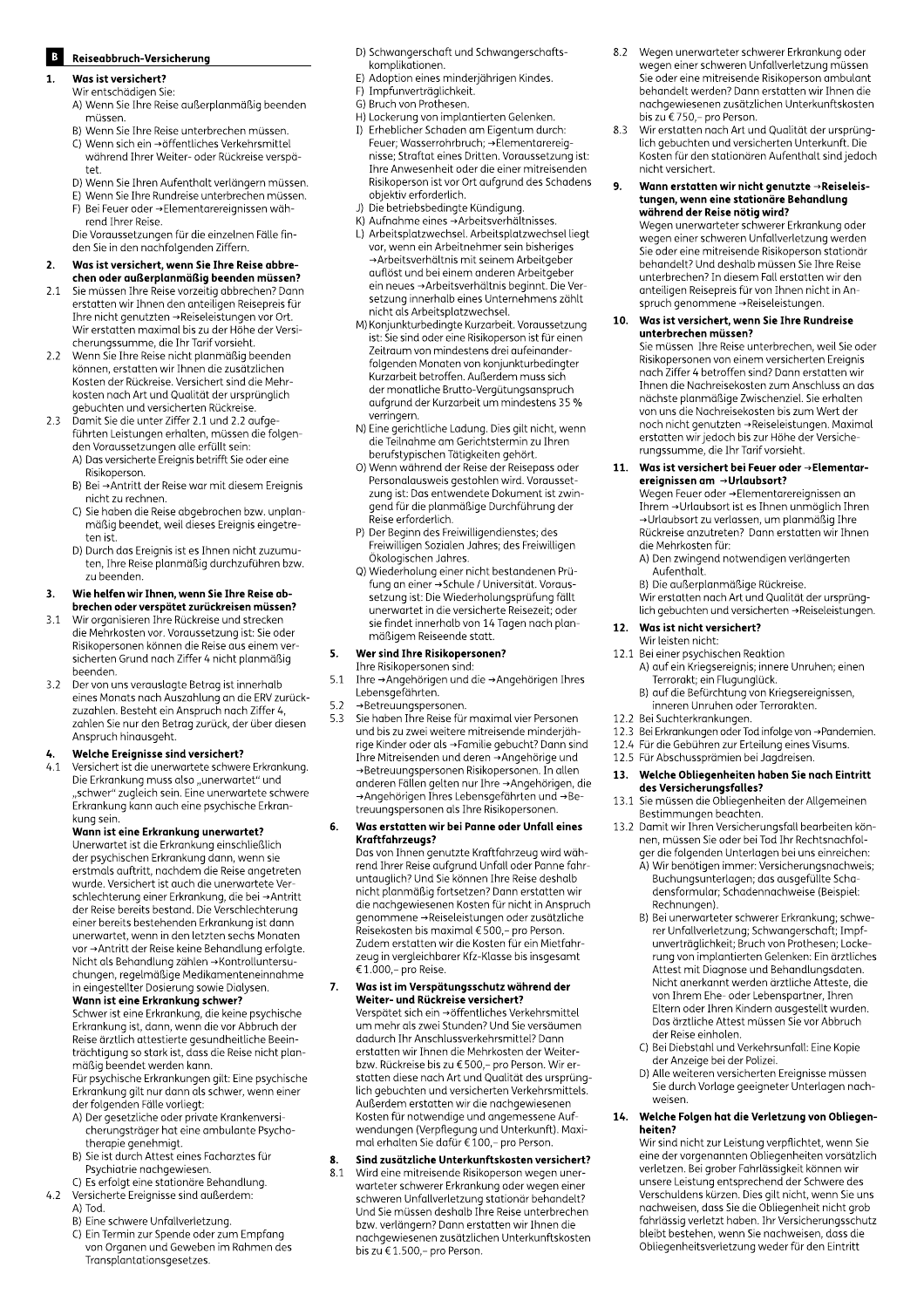oder die Feststellung des Versicherungsfalles noch für die Feststellung oder den Umfang der Leistung ursächlich war. Soweit Sie eine Obliegenheit jedoch arglistig verletzen, sind wir keinesfalls zur Leistung verpflichtet.

Haben Sie eine Selbstbeteiligung zu tragen?  $15.$ Wenn Sie einen Tarif mit Selbstbeteiligung ge wählt haben, tragen Sie einen Teil des Schadens selbst. Ihr Eigenanteil beträgt 20% des erstattungsfähigen Schadens; mindestens aber €25,je Person. Dies gilt auch, wenn konkrete Summen als Maximalerstattung festgelegt sind.

#### 16. Wie hoch müssen Sie die Versicherungssumme abschließen? Die Versicherungssumme pro versicherte Reise muss Ihrem vollen vereinbarten Reisepreis ein-

schließlich versicherter Reisevermittlungsentgelte (Versicherungswert) entsprechen.

Welche Folgen hat es, wenn Sie eine zu niedrige 17. Versicherungssumme wählen? Ist bei Eintritt des Versicherungsfalles die Versicherungssumme niedriger als der Versicherungswert? Dann liegt eine Unterversicherung vor. Sie erhalten von uns nur eine anteilige Entschädiqung. Wir haften nach dem Verhältnis der Versicherungssumme zum Versicherungswert.

# C Reisekranken-Versicherung

#### Was ist versichert:

- $1.1$ Sie sind während Ihrer Reise erkrankt oder haben einen Unfall erlitten? Dann erstatten wir die Kosten für:
	- A) Heilbehandlungen im → Ausland.
	- B) Kranken- und Gepäckrücktransporte.
	- C) Bestattung im → Ausland oder die Überführung.
- Bei Schwangerschaft leisten wir nach Ziffer 3.  $1.2$  $1.3$ Haben Sie während Ihrer Reise einen medizinischen Notfall? Dann helfen wir Ihnen mit unserer Notrufzentrale im 24-Stunden-Service.
- $1.4$ Die Voraussetzungen für die einzelnen Versicherungsfälle finden Sie in den nachfolgenden 7iffern

#### Was erstatten wir bei Heilbehandlungen im  $\overline{2}$  $\rightarrow$ Ausland?

- Heilbehandlungskosten und Arzneimittel: Versi- $21$ Chert sind →medizinisch notwendige Heilbehand-<br>lungen, die von Ärzten durchgeführt oder verordnet werden. Die Heilbehandlungen und Arzneimittel müssen schulmedizinisch anerkannt sein.
- Alternative Heilbehandlungen und Arzneimittel  $2.2$ sind versichert, wenn
	- A) sich diese in der Praxis als ebenso Erfola versprechend bewährt haben.
	- B) keine schulmedizinischen Methoden oder Arzneimittel zur Verfügung stehen.

Sie müssen von Heilpraktikern. Chiropraktikern oder Osteopathen durchgeführt oder verordnet werden.

- $23$ Wir erstatten die Kosten für:
	- A) Stationäre Behandlungen im Krankenhaus. B) Ambulante Heilbehandlungen.
	- C) Operationen.
	- D) Röntgendiagnostik.
	- E) Strahlen-, Licht- und sonstige physikalische Behandlungen.
	- F) Heilmittel: Massagen; medizinische Packungen; Inhalationen; Krankengymnastik. G) Arznei- und Verbandsmittel.
	- H) Schmerzstillende Zahnbehandlungen ein-
	- schließlich Zahnfüllungen in einfacher Ausfertigung.
	- I) Reparaturen von vorhandenem Zahnersatz und vorhandenen Zahnprothesen.
	- J) Provisorischen Zahnersatz bzw. provisorische Zahnprothesen nach einem Unfall.
	- K) Herzschrittmacher und Prothesen: Wenn diese während der Reise erstmals erforderlich werden und notwendig sind, um Ihre Transportfähigkeit zu gewährleisten.
	- L) Hilfsmittel, die während der Reise erstmals notwendig werden; Beispiel: Gehhilfen; Miete eines Rollstuhls.
- Übersteigt eine Heilbehandlung oder eine sons- $2.4$ tige Maßnahme das →medizinisch notwendige Maß? Dann können wir unsere Leistung auf einen angemessenen Betrag herabsetzen. Die berechneten Honorare und Gebühren dürfen den in dem betreffenden Land als allgemein üblich und angemessen betrachteten Umfang nicht übersteigen. Andernfalls können wir die Erstattung auf die landesüblichen Sätze kürzen.

Telefonkosten: Wir erstatten die nachgewiesenen 2.5 Telefonkosten für notwendige Anrufe bei unserer Notrufzentrale.

#### Was erstatten wir bei Schwangerschaft im 3.

- →Ausland? Wir erstatten die im →Ausland angefallenen  $3.1$ Kosten für:
	- A) Ärztliche Behandlung von Schwangerschaftskomplikationen.
	- B) Medizinisch bedingte Schwangerschaftsabbrüche.
	- C) Entbindung bis einschließlich der 36. Schwangerschaftswoche.
	- D) Fehlgeburt bis einschließlich der 36. Schwangerschaftswoche.
	- E) Heilbehandlungen für Ihr neugeborenes Kind bei Frühgeburten bis zur 36. Schwangerschaftswoche.
- Ist die Schwangerschaft während der Reise ein- $3.2$ getreten? Dann erstatten wir die im → Ausland anfallenden Kosten für:
	- A) Maximal fünf Vorsorgeuntersuchungen.
	- B) Zwei Ultraschalluntersuchungen. Wir erstatten die Kosten für weitere, wenn diese wegen besonderer Umstände →medizinisch notwendig sind.
	- C) Ärztliche Behandlung von Schwangerschaftskomplikationen.
	- D) Ambulante oder stationäre Entbindung, Wir erstatten die Mehrkosten für einen Kaiserschnitt,
	- wenn dieser → medizinisch notwendig ist. E) Medizinisch bedingte Schwangerschaftsabbrüche.
	- F) Geburtshelfer und Hebammen.
	- G) Postnatale Versorgung der Mutter und des Neugeborenen.

#### $\mathbf{L}$ Sie möchten psychologische Hilfe?

Sie geraten in eine Notsituation und benötigen psychologischen Beistand? Dann leisten wir eine erste telefonische Hilfestellung.

- Wann zahlen wir Krankenhaustagegeld? 5. Sie möchten von uns keine Erstattung der stationären Heilbehandlungskosten? Dann erhalten Sie stattdessen ein Krankenhaustagegeld von €50,- pro Tag. Dies zahlen wir Ihnen maximal für 30 Tage ab Beginn der stationären Behandlung. Sie müssen uns Ihre Wahl zu Beginn der Behandlung mitteilen.
- Ein Kind muss stationär behandelt werden? 6. Muss ein minderjähriges mitreisendes Kind stationär behandelt werden? Dann erstatten wir die Kosten für die Unterbringung einer Begleitperson im Krankenhaus.
- Sind Sie über das Reiseende hinaus transport-7. unfähig?

Dann übernehmen wir die Behandlungskosten im →Ausland bis zum Tag Ihrer Transportfähigkeit.

#### Was leisten wir bei Krankenrücktransport und 8. Krankentransport?

- Wir organisieren Ihren medizinisch sinnvollen und 8.1 vertretbaren Krankenrücktransport mit medizinisch adäquaten Transportmitteln. Wir übernehmen hierfür die Kosten. Wir bringen Sie an Ihren Wohnort oder in das Ihrem Wohnort nächstaelegene geeignete Krankenhaus.
- 8.2 Wir bringen Ihr Reisegepäck zu Ihrem Wohnort, Vin Bringen im Nebegepack La Inferm Volumore,<br>sofern ein Krankenrücktransport für Sie erfolgt.<br>Wir erstatten die Kosten für Ihren →medizinisch
- $83$ notwendigen Krankentransport in ein geeignetes Krankenhaus im →Ausland und zurück in die Unterkunft bei: A) Stationärem Aufenthalt.
	- B) Ambulanter Erstversorgung.

#### Was erstatten wir im Todesfall? 9.

- Auf Wunsch Ihrer → Angehörigen organisieren wir 9.1 Thre Überführung. Die Überführung erfolgt an den vor →Reiseantritt letzten Wohnsitz. Hierfür übernehmen wir die Kosten.
- $9.2$ Alternativ organisieren wir die Bestattung im →Ausland. Wir übernehmen die Bestattungskos-
- ten bis zur Höhe, die eine Überführung kostet. 9.3 Wir bringen Ihr Gepäck an Ihren vor → Reiseantritt letzten Wohnort zurück.

#### $10.$ Sind Heimaturlaube während Ihrer Reise versichert?

Ihre Reise ist für mindestens sechs Monate geplant? Und Sie unterbrechen Ihre Reise vorübergehend wegen Heimaturlaubs bis insgesamt 30 Tage? Dann sind Sie während dieser Zeit im Rahmen des mit uns vereinbarten Versicherungsschutzes versichert

Voraussetzung ist:

- A) Sie haben Ihren gewöhnlichen Aufenthalt zum Zeitpunkt Ihres Heimaturlaubes in Deutschland oder einem anderen Land der EU/des EWR.
- B) In diesem Land ruht zum Zeitpunkt Ihres Heimaturlaubes Ihr Krankenversicherungsschutz.

#### 11. Sie möchten zur ärztlichen Versorgung oder zu Arzneimitteln beraten werden?

- 11.1 Sie haben vor oder während Ihrer Reise Fragen zur ärztlichen Versorgung im → Ausland? Wir informieren Sie über die Möglichkeiten der ärztlichen Versorgung. Soweit es uns möglich ist, nennen wir Ihnen einen Deutsch oder Englisch sprechenden Arzt.
- 11.2 Wir beraten Sie während Ihrer Reise im →Ausland über:
	- A) Arzneimittel, die während der Reise notwendig werden.
	- B) Ersatzpräparate, wenn Ihre Arzneimittel, die Sie während der Reise benötigen, abhandenkommen.

#### Wie helfen wir bei Krankenhausaufenthalten? 12.

- Über einen von uns beauftragten Arzt stellen wir 12.1 den Kontakt zu den behandelnden Ärzten im Krankenhaus her. Falls es erforderlich ist, ziehen wir Ihren Hausarzt hinzu. Wir sorgen für die Übermittlung von Informationen zwischen den beteiligten Ärzten. Wenn Sie es wünschen, informieren wir Ihre →Angehörigen.
- Sie sind voraussichtlich länger als fünf Tage im 12.2 Krankenhaus? Dann organisieren wir auf Wunsch die Reise einer Ihnen nahestehenden Person zum Ort des Krankenhauses und zurück an den Wohnort. Wir übernehmen die Kosten für die Hin- und Rückreise.
- 12.3 Wir geben gegenüber dem Krankenhaus, in dem Sie behandelt werden, eine Kostenübernahmegarantie bis zu €15.000,- ab. Wir übernehmen die Abrechnung mit dem Krankenhaus. Soweit wir nicht erstattungspflichtig sind, müssen von uns verauslagte Kosten von Ihnen innerhalb eines Monats nach Rechnungsstellung zurückgezahlt werden. Sind wir erstattungspflichtig, werden wir die Kostenübernahmegarantie bei Bedarf erhöhen.

#### **Betreuung**  $13.$

Sie können minderjährige Kinder oder betreuungsbedürftige Personen während der Reise aufgrund Erkrankung, Unfallverletzung oder Tod nicht mehr betreuen? In diesem Fall

- A) erstatten wir Ihnen die Kosten für eine Notfallbetreuung.
- B) organisieren wir die Rückreise der Kinder oder der betreuungsbedürftigen Personen. Wir übernehmen die Mehrkosten der Rückreise. Alternativ organisieren wir die Reise einer Ihnen nahestehenden Person an den Aufenthaltsort und zurück an den Wohnort. Wir übernehmen die Kosten für die Hin- und Rückreise.

#### 14. Sind Such-, Rettungs- und Bergungskosten versichert?

Wir erstatten Such-, Rettungs- und Bergungskosten bis zu €10.000,-. Diese müssen wegen Erkrankung, als Unfallfolge oder wegen Tod anfallen.

#### Welche Leistungen erbringen wir bei Reisen im 15. Inland?

Wenn Sie innerhalb des Landes reisen, in dem Sie Ihren gewöhnlichen Aufenthalt haben, erbringen wir folgende Leistungen:

- A) Psychologische Hilfe nach Ziffer 4.
- Ry i sychologische inne nach ziner 4.<br>B) Kostenerstattung für Begleitperson nach Ziffer 6.<br>C) Krankenrücktransport und Gepäckrücktrans-
- port nach Ziffer 8.1, 8.2 und 9.3. D) Überführung im Todesfall nach Ziffer 9.1.
- E) Hilfe bei Krankenhausaufenthalten nach Ziffer 12.1 und 12.2.
- F) Hilfe, wenn mitreisende Kinder oder betreuungsbedürftige Personen nicht mehr betreut
- werden können nach Ziffer 13. G) Such-, Rettungs- und Bergungskosten nach
- Ziffer 14.

#### $16.$ Was erstatten wir bei Transferaufenthalten in Deutschland?

Sie haben Ihren gewöhnlichen Aufenthalt nicht in Deutschland? Und Sie halten sich nur zur Weiterreise maximal 48 Stunden in Deutschland auf? Dann erstatten wir:

- A) Heilbehandlungskosten nach Ziffer 2.
- B) Kosten bei Schwangerschaft nach Ziffer 3.1.
- C) Kosten für Kranken- und Gepäckrücktransporte nach Ziffer 8.1, 8.2 und 9.3.
- D) Überführungskosten im Todesfall nach Ziffer 9.1.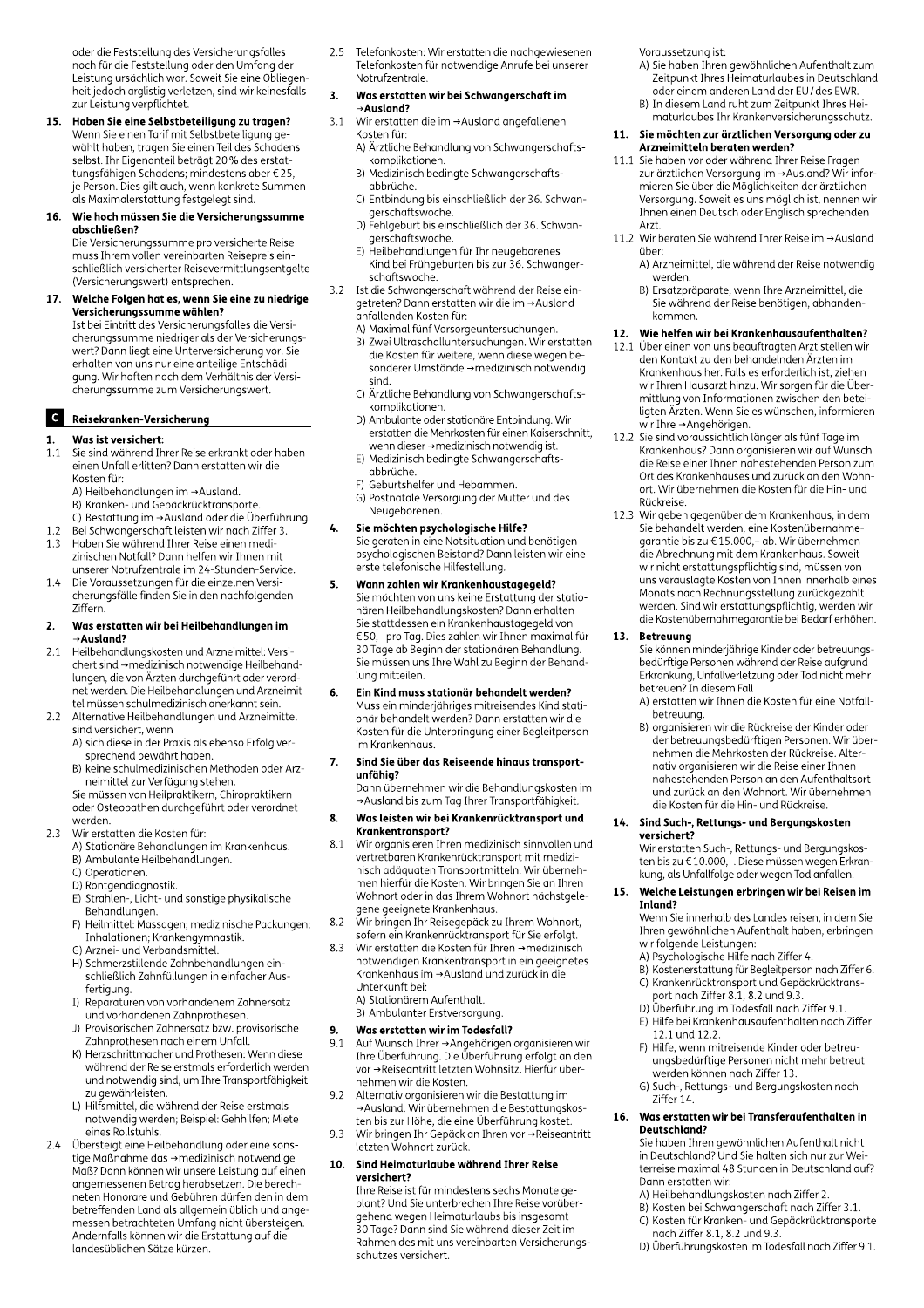#### 17. Was ist nicht versichert?

Nicht versichert sind

- A) Heilbehandlungen, die ein Grund für die Reise waren.
- B) Heilbehandlungen, von denen Sie schon vor Beginn Ihrer Reise wussten, dass diese während der Reise durchgeführt werden müssen; Beispiel: Dialysen. Versicherungsschutz besteht jedoch, wenn Sie die Reise unternehmen müssen, weil Ihr Ehepartner, Lebenspartner oder ein Verwandter ersten Grades verstorben ist.
- C) Anschaffung und Reparatur von Sehhilfen und Hörgeräten.
- D) Auf Ihrem Vorsatz beruhende Krankheiten und Verletzungen einschließlich deren Folgen.
- E) Behandlung von Alkohol-, Drogen- und anderen Suchtkrankheiten einschließlich Entzugsund Entwöhnungsbehandlungen.
- 
- 
- France in the proportional spending one<br>
(G) Psychoanalytische und Verwahrung.<br>
(G) Psychoanalytische und psychotherapeutische<br>
Behandlung sowie Hypnose.<br>
(H) Behandlungen durch Ehe- bzw. Lebenspartner,<br>
Eltern oder Kinder werden tarifgemäß erstattet.

#### 18. Welche Obliegenheiten haben Sie nach Eintritt des Versicherungsfalles?

- sie müssen die Obliegenheiten der Allgemeinen<br>Bestimmungen beachten. 18.1
- Sie bzw. im Todesfall Ihre Rechtsnachfolger müs-18.2 sen →unverzüglich Kontakt zu unserer Notrufzentrale aufnehmen:
	- A) Vor Beginn einer stationären Heilbehandlung.
	- Ny von Begannennen Bediendermeinenen daaring.<br>
	B) Vor Durchführung von Krankenrücktransporten.<br>
	C) Vor Bestattungen im →Ausland oder vor Überführungen im Todesfall.
	- D) Wenn mitreisende Kinder oder betreuungsbedürftige Personen nicht mehr betreut werden können.
- 18.3 Wenn wir Sie dazu auffordern, sind Sie verpflichtet, uns die Rechnungen im Original oder Zweitschriften mit einem Erstattungsnachweis eines anderen Leistungsträgers vorzulegen.

#### Welche Folgen hat die Verletzung von Obliegen-19. heiten?

Wir sind nicht zur Leistung verpflichtet, wenn Sie eine der vorgenannten Obliegenheiten vorsätzlich verletzen. Bei grober Fahrlässigkeit können wir unsere Leistung entsprechend der Schwere des Verschuldens kürzen. Dies gilt nicht, wenn Sie uns nachweisen, dass Sie die Obliegenheit nicht grob fahrlässig verletzt haben. Ihr Versicherungsschutz bleibt bestehen, wenn Sie nachweisen, dass die Obliegenheitsverletzung weder für den Eintritt oder die Feststellung des Versicherungsfalles noch für die Feststellung oder den Umfang der Leistung ursächlich war. Soweit Sie eine Obliegenheit jedoch arglistig verletzen, sind wir keinesfalls zur Leistung verpflichtet.

- Haben Sie eine Selbstbeteiligung zu tragen? 20. Wenn Sie einen Tarif mit Selbstbeteiligung gewählt haben, tragen Sie einen Teil des Schadens selbst. Dieser Eigenanteil beträgt bei Heil-<br>behandlungskosten € 100,– je Versicherungsfall.<br>Dies gilt auch, wenn konkrete Summen als Maximalerstattung festgelegt sind.
- 21. Was passiert im Falle von Ansprüchen gegen andere Versicherungsunternehmen?<br>Verlieren Sie Ihre Prämienrückerstattung aus einem anderen Kranken-Versicherungsvertrag, weil sich dieses Versicherungsunternehmen zu unseren Gunsten an der Erstattung beteiligt? Dann werden wir entweder auf die Kostenteilung verzichten oder diesen Schaden ausgleichen.

# D Reisegepäck-Versicherung

#### Was ist versichert?  $\mathbf{1}$

- Versichert ist Ihr Reisegepäck. Zum Reisegepäck gehören:
- A) Ihr persönlicher Reisebedarf.
- B) → Sportgeräte.
- C) Geschenke. D) Reiseandenken.

#### Wann besteht Versicherungsschutz?  $\overline{2}$

- $21$ oder beschädigt wird durch:
	- A) Straftat eines Dritten.
	-
	- A) Strated entes Britten.<br>
	B) Unfall des Transportmittels.<br>
	C) Feuer oder →Elementarereignisse.
- Wir entschädigen Sie, wenn Ihr aufgegebenes<br>Reisegepäck abhandenkommt oder beschädigt  $22$

wird. Voraussetzung ist: Das Reisegepäck befindet sich in Gewahrsam:

- A) Eines Beförderungsunternehmens.
- B) Eines Beherbergungsbetriebes.
- C) Einer Gepäckaufbewahrung.

#### In welcher Höhe leisten wir Entschädigung?  $3.$ Im Versicherungsfall erstatten wir Ihnen maximal bis zur Höhe der Versicherungssumme:

- A) Für abhandengekommene oder zerstörte Sachen: Den →Zeitwert.
- B) Für beschädigte Sachen: Die notwendigen Reparaturkosten und gegebenenfalls eine verbleibende Wertminderung. Maximal erhalten Sie den →Zeitwert.
- C) Für Filme, Bild-, Ton- und Datenträger: Den Materialwert.
- D.<br>- D) Bei amtlichen Ausweisen und Visa: Die amtlichen Gebühren der Wiederbeschaffung.

#### Was ist versichert, wenn Ihr Reisegepäck ver-4. spätet ankommt?

- $\begin{array}{l} \textbf{space uncountif}\\ \text{In r aufgegebenes Reisegepäck wurde verzögert}\\ \textbf{hrefördert und erreicht den Bestimmungsort mindestens 12 Stunden nach Innen? Danen erstatten\\ \textbf{wir Innen Inre Auslagen für Ersatzkäufe bis zu}\\ \textbf{\textsterling} 250,-je Person. \end{array}$  $4.1$
- Sie haben eine Kreuzfahrt gebucht? Und Ihr Reise- $4.2$ gepäck kommt so verzögert an, dass Sie es nicht mit an Bord nehmen können? Dann erstatten wir bis zu €250,- je Person für Ersatzkäufe. Diese Leistung erhalten Sie zusätzlich zur Leistung nach Ziffer 4.1.
- Versichert sind Ersatzkäufe, die notwendig sind,  $4.3$ um die Reise fortzuführen.

#### 5. Wie helfen wir bei Verlust von Reisezahlungsmitteln?

- $5.1$ Wir stellen den Kontakt zu Ihrer Hausbank her, wenn Sie während Ihrer Reise in eine finanzielle Notlage geraten. Voraussetzung ist: Ihre Reisezahlungsmittel wurden gestohlen, geraubt oder sind auf sonstige Art und Weise abhandengekommen.
	- A) Soweit es erforderlich ist, helfen wir bei der Übermittlung des von Ihrer Hausbank zur Verfügung gestellten Betrages.
	- B) Ist es uns nicht möglich, den Kontakt mit Ihrer Hausbank innerhalb von 24 Stunden herzustellen, gewähren wir Ihnen ein Darlehen bis zu € 500,-. Sie müssen den Betrag innerhalb eines Monats nach Auszahlung an uns zurückzahlen.
- Wenn Sie Ihre Kredit-, EC- und Handykarten verlo- $5.2$ ren haben, helfen wir Ihnen bei der Sperrung der Karten
	- Wir haften nicht:
	- A) Für den ordnungsgemäßen Vollzug der Sperrung. B) Für trotz Sperrung entstandene Vermögens-
- schäden.  $5.3$ Wenn Sie Ihre Reisedokumente verlieren, helfen wir Ihnen bei der Ersatzbeschaffung.

#### Was ist nicht oder nur eingeschränkt versichert? 6.

#### 6.1 Nicht versichert sind:

- A) Schäden durch Vergessen; Liegen-, Hängen-, Stehenlassen; Verlieren.
- B) Brillen; Kontaktlinsen; Hörgeräte und Prothesen. C) Geld; Wertpapiere; Fahrkarten und Dokumente aller Art mit Ausnahme von amtlichen Ausweisen und Visa.
- D) Vermögensfolgeschäden.
- By verringensiongeschiaden.<br>E) Schäden, die durch Ihre vorsätzliche Herbeiführung des Versicherungsfalles entstehen. Haben rung des versicherungsfall grob fahrlässig her-<br>Sie den Versicherungsfall grob fahrlässig her-<br>beigeführt, dann können wir unsere Leistung entsprechend der Schwere Ihres Verschuldens kürzen.
- Eingeschränkt versichert sind: 6.2
	- A) Video- und Fotoapparate; Handys; Smartphones; Drohnen; EDV-Geräte; Software einschließlich Zubehör. Diese sind als mitgeführtes Reisegepäck bis insgesamt 50 % der Versicherungssumme versichert. Sind sie als Reisegepäck aufgegeben, besteht kein Versicherungsschutz.
	- B) Schmucksachen und Kostbarkeiten. Diese sind nur dann versichert, wenn sie in einem ortsfesten, verschlossenen Behältnis (Beispiel: Safe) eingeschlossen sind. Oder wenn sie im persönlichen Gewahrsam sicher verwahrt mitgeführt werden. Wir leisten Entschädigung bis .<br>insgesamt 50% der Versicherungssumme.
	- C) → Sportgeräte einschließlich Zubehör. Soweit sie sich in bestimmungsgemäßem Gebrauch befinden, sind sie nicht versichert. In allen anderen Fällen sind sie bis insgesamt 50% der Versicherungssumme versichert.

D) Geschenke und Reiseandenken sind bis insgesamt 10% der Versicherungssumme versichert.

- 6.3 Versicherungsschutz für Schäden am Reisegepäck während des Zeltens und Campings besteht nur auf offiziell eingerichteten Campingplätzen.
- Reisegepäck ist im abgestellten Kraftfahrzeug 6.4
	- während der Reise versichert. Voraussetzung ist: A) Das Gepäck wird aus dem verschlossenen Kraftfahrzeug gestohlen. Zum Kraftfahrzeug gehören auch daran angebrachte, verschlos-
	- -<br>sene Gepäckboxen. B) Zusätzlich tritt der Schaden zwischen 6.00 Uhr und 22.00 Uhr ein. Bei Fahrtunterbrechungen, die nicht länger als jeweils zwei Stunden dauern, besteht jederzeit Versicherungsschutz.

#### Welche Obliegenheiten haben Sie nach Eintritt 7. des Versicherungsfalles?

- Sie müssen die Obliegenheiten der Allgemeinen  $7.1$
- $7.2$
- Sie mussen ale Obiegenheiten der Augemeinen<br>Bestimmungen beachten.<br>Sie sind verpflichtet, Versicherungsnachweis und<br>Buchungsunterlagen der Reise bei uns einzureichen.<br>Sie müssen Schäden durch strafbare Handlungen<br>→unverzü  $7.3$ Anzeige bei der am nächsten erreichbaren Polizeidienststelle erfolgen. Der Anzeige müssen Sie eine Liste aller in Verlust geratenen Sachen beifügen.<br>Liste aller in Verlust geratenen Sachen beifügen.<br>Lassen Sie sich dies bestätigen. Sie müssen uns eine Bescheinigung darüber einreichen.
- Sie sind verpflichtet, Schäden an aufgegebenem  $7.4$ Reisegepäck →unverzüglich bei einer dieser Stellen zu melden:
	- A) Beim Beförderungsunternehmen.
	- B) Beim Beherbergungsbetrieb. C) Bei der Gepäckaufbewahrung.
	- Äußerlich nicht erkennbare Schäden müssen Sie dort schriftlich anzeigen, sobald Sie diese entdeckt haben. Dies müssen Sie innerhalb der jeweiligen Reklamationsfrist, spätestens inner-.<br>halb von sieben Tagen nach Aushändigung des Reisegepäckstücks, tun. Sie müssen uns darüber entsprechende Bescheinigungen vorlegen.
- Sie sind verpflichtet, sich die Verspätung Ihres  $7.5$ Reisegepäcks vom Beförderungsunternehmen bestätigen zu lassen. Sie müssen uns darüber eine Bescheinigung einreichen. Ersatzkäufe müssen Sie uns durch Rechnungen nachweisen.

#### 8. Welche Folgen hat die Verletzung von Obliegenheiten?

Wir sind nicht zur Leistung verpflichtet, wenn Sie eine der vorgenannten Obliegenheiten vorsätzlich verletzen. Bei grober Fahrlässigkeit können wir unsere Leistung entsprechend der Schwere des Verschuldens kürzen. Dies gilt nicht, wenn Sie uns nachweisen, dass Sie die Obliegenheit nicht grob fahrlässig verletzt haben. Ihr Versicherungsschutz bleibt bestehen, wenn Sie nachweisen, dass die Obliegenheitsverletzung weder für den Eintritt oder die Feststellung des Versicherungsfalles noch für die Feststellung oder den Umfang der Leistung ursächlich war. Soweit Sie eine Obliegenheit jedoch arglistig verletzen, sind wir keinesfalls zur Leistung verpflichtet.

# 9.

**Haben Sie eine Selbstbeteiligung zu tragen?**<br>Sie haben einen Tarif mit Selbstbeteiligung abge-<br>schlossen? Dann tragen Sie einen Teil des Schadens<br>selbst. Dieser Eigenanteil beträgt € 100,– je versi-Concordination of the concept of 100,- je versi-<br>cherten Fall. Dies gilt auch, wenn konkrete Summen<br>als Maximalerstattung festgelegt sind.

#### Kreuzfahrt-Schutz K

#### Was ist versichert?  $\mathbf{1}$

- Wir entschädigen Sie: A) Wenn Sie krank werden oder einen Unfall erleiden.
- B) Wenn Sie nicht an →Landausflügen teilnehmen können
- C) Wenn Sie Ihr Kreuzfahrtschiff verpassen.

#### Was ist versichert, wenn Sie während Ihrer  $2.$ Schiffsreise erkranken oder einen Unfall erleiden?

- Sie werden während Ihrer Reise krank oder  $2.1$ erleiden einen Unfall? Dann erhalten Sie €50,pro 24 Stunden, die Sie durchgängig auf der Krankenstation oder in Ihrer Kabine verbringen müssen. Kurze notwendige Unterbrechungen<br>bleiben außer Betracht; Beispiel: Besuch beim →Schiffsarzt. Wir zahlen Ihnen maximal €250,pro Person und Reise.
- .<br>Sie erhalten die Leistung nach Ziffer 2.1 auch bei  $2.2$ Seekrankheit. Voraussetzung ist: Die Windstärke beträgt maximal sechs → Beaufort.